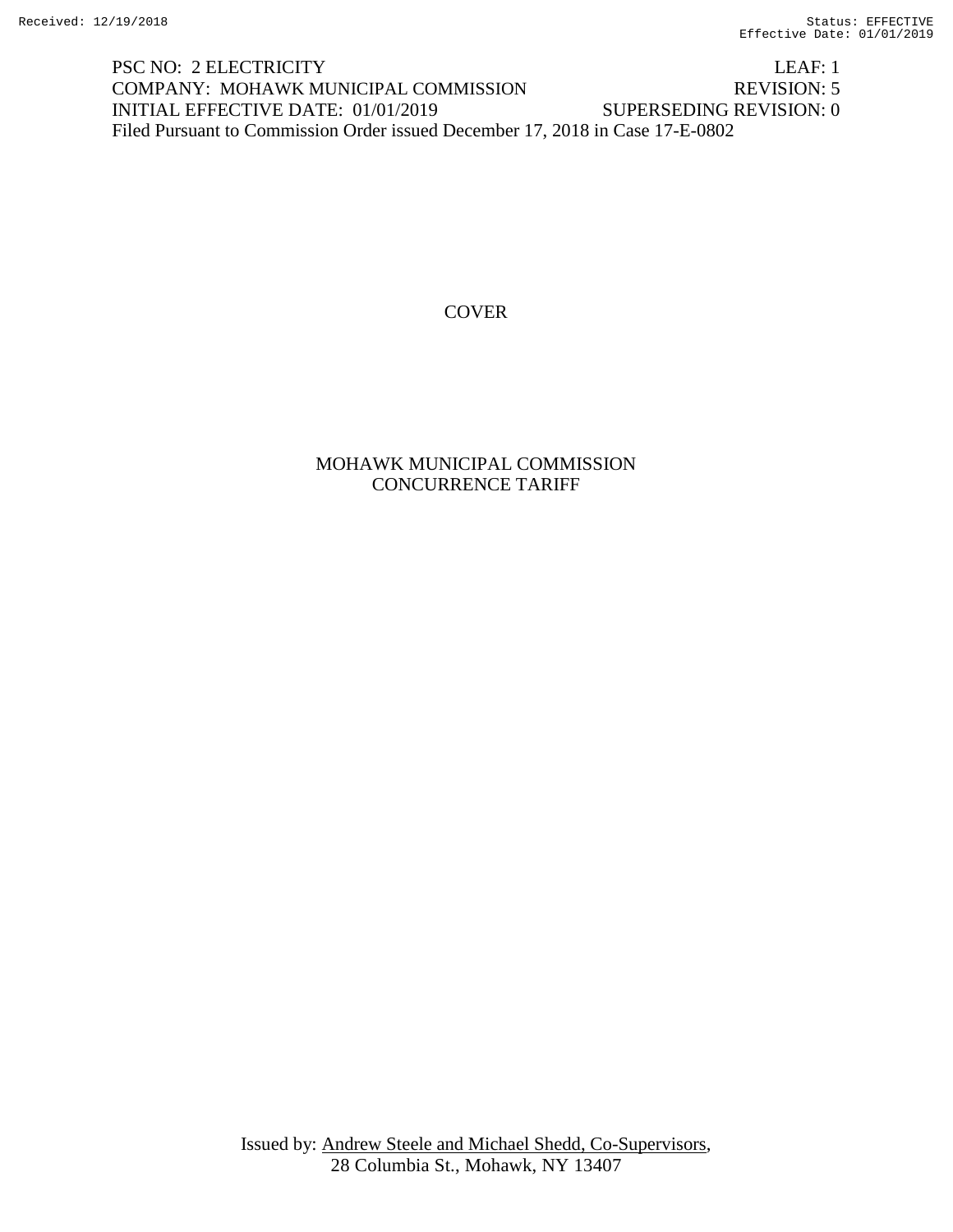#### LEAF: 2 REVISION: 7 PSC NO: 2 ELECTRICITY COMPANY: MOHAWK MUNICIPAL COMMISSION INITIAL EFFECTIVE DATE: 02/28/2020 SUPERSEDING REVISION: 6 Filed Pursuant to Commission Order issued in Case 16-M-0330 dated 11/18/2019

|       | <b>TABLE OF CONTENTS</b>                                                               | LEAF#          |
|-------|----------------------------------------------------------------------------------------|----------------|
| I.    | <b>GENERAL INFORMATION</b><br>A. Concurrence<br>B. Territory To Which Schedule Applies | 3<br>3         |
| Π.    | SERVICE CLASSIFICATION NO. 1                                                           | $\overline{4}$ |
| III.  | <b>SERVICE CLASSIFICATION NO. 2</b>                                                    | 7              |
| IV.   | <b>SERVICE CLASSIFICATION NO. 3</b>                                                    | 10             |
| V.    | <b>SERVICE CLASSIFICATION NO. 4</b>                                                    | 14             |
| VI.   | <b>SERVICE CLASSIFICATION NO. 5</b>                                                    | 17             |
| VII.  | <b>SERVICE CLASSIFICATION NO. 6</b>                                                    | 19             |
| VIII. | <b>CHARGES</b><br><b>Reconnection Charge</b>                                           | 21             |
| IX.   | <b>FORMS</b><br>A. Application for Electric Service                                    | 22             |
| X.    | PURCHASED POWER ADJUSTMENT CHARGES                                                     | 23             |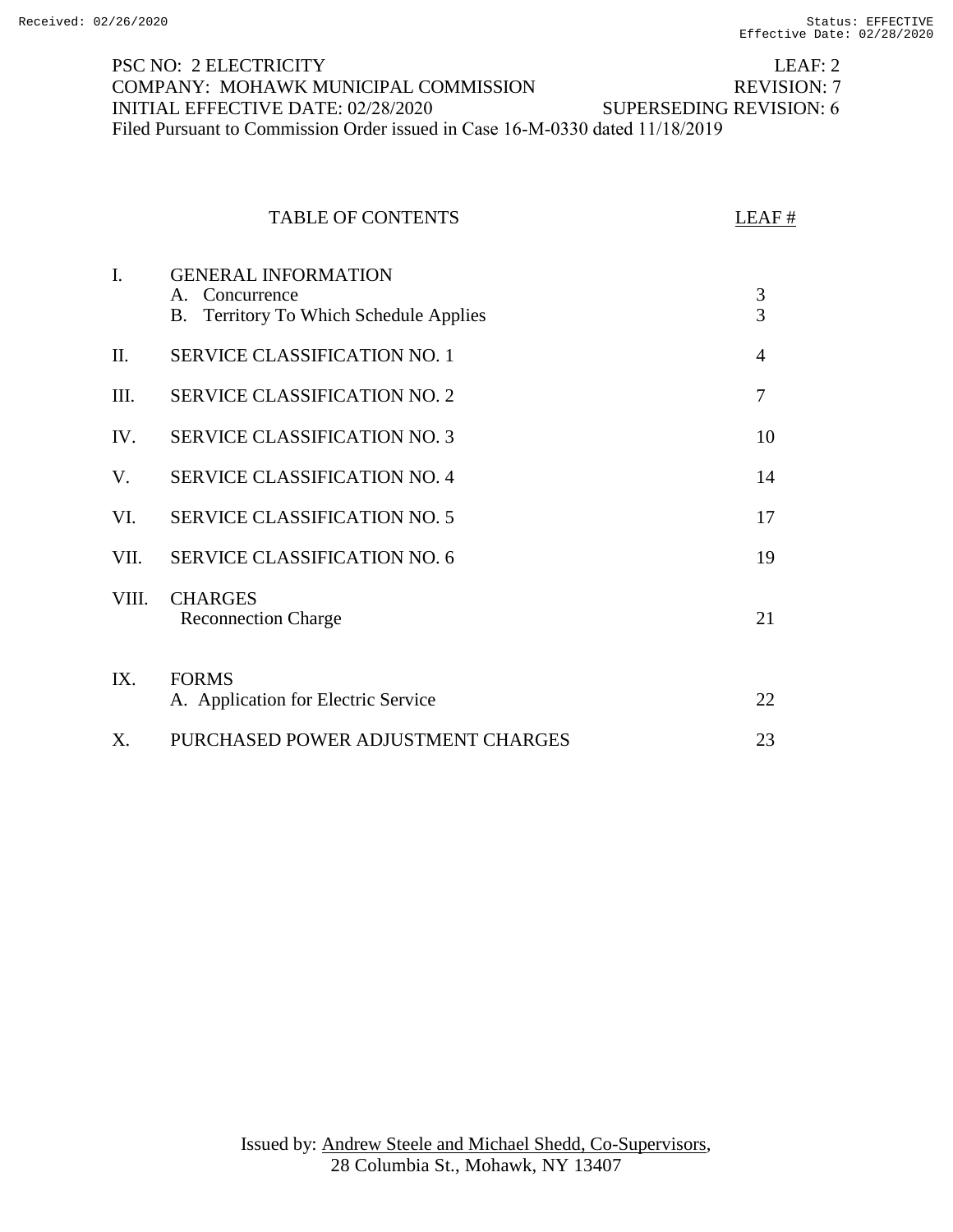## PSC NO: 2 ELECTRICITY LEAF: 3 COMPANY: MOHAWK MUNICIPAL COMMISSION REVISION: 5 INITIAL EFFECTIVE DATE: 01/01/2019 SUPERSEDING REVISION: 0 Filed Pursuant to Commission Order issued December 17, 2018 in Case 17-E-0802

### GENERAL INFORMATION

### A. CONCURRENCE:

The Mohawk Municipal Commission concurs in and agrees to abide by the rules and regulations as set forth in the generic tariff filed by the New York Municipal Power Agency (NYMPA) in Case No. 97-E-1575.

### B. TERRITORY TO WHICH SCHEDULE APPLIES:

These rates, rules and regulations are applicable to the Village of Mohawk and that portion of the Town of German Flatts served under franchises granted to the Village of Mohawk.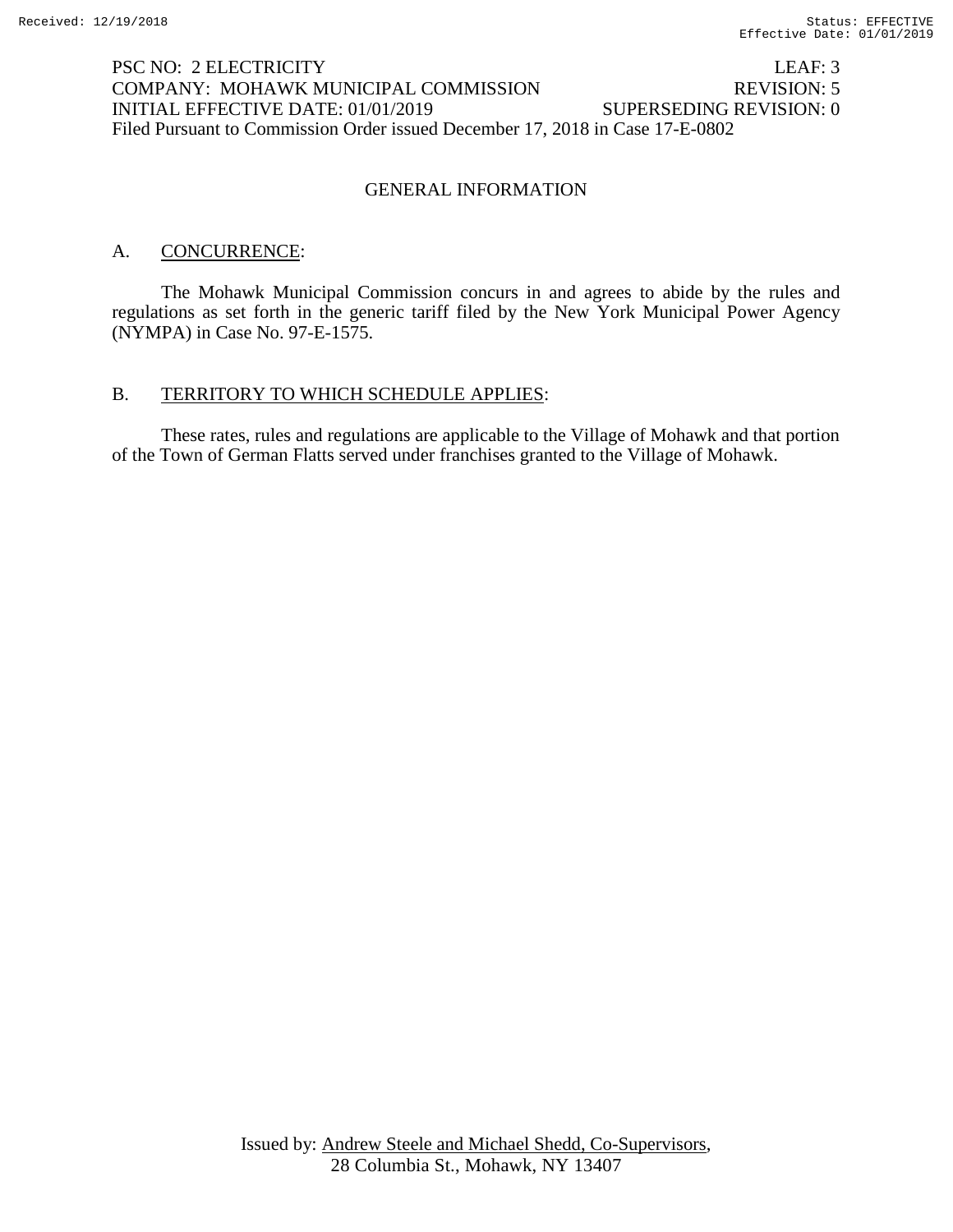## PSC NO: 2 ELECTRICITY LEAF: 4 COMPANY: MOHAWK MUNICIPAL COMMISSION REVISION: 5 INITIAL EFFECTIVE DATE: 01/01/2019 SUPERSEDING REVISION: 0 Filed Pursuant to Commission Order issued December 17, 2018 in Case 17-E-0802

#### SERVICE CLASSIFICATION NO. 1

#### APPLICABLE TO USE OF SERVICE FOR:

Single-phase residential purpose usage in an individual residence; in an individual flat or individual apartment in a multiple-family dwelling; for residential purposes in a rooming house where not more than four (4) rooms are available for rent; and for single phase farm service when supplied through the farm residence meter; use exclusively in connection with religious purposes by corporations or associations organized and conducted in good faith for religious purposes, and including the operation by such corporation or association of a school, not withstanding that secular subjects are taught at such school; for single-phase service exclusively in connection with a community residence as defined in subdivision 28, 28A or 28B of section 1.03 of the Mental Hygiene Law, provided that such residence is operated by a not-for-profit corporation and if supervisory staff is on site on a twenty-four hour per day basis that the residence provides living accommodations for fourteen or fewer residents; and use for any post or hall owned or leased by a not-for-profit organization that is a veterans organization.

#### CHARACTER OF SERVICE:

Continuous-Alternating current, single phase, 60 cycle, 120 volts 2 wire, or 120/240 volt 3 wire, or 120/208 volt 3 wire.

### RATE:

December - March

|                        | <b>Customer Charge</b> |   | 3.50     |
|------------------------|------------------------|---|----------|
|                        | First 750 kWh, per kWh |   | \$0.0335 |
|                        | Over 750 kWh, per kWh  |   | \$0.0552 |
| April - November       |                        |   |          |
|                        | <b>Customer Charge</b> | S | 3.50     |
|                        | All kWh, per kWh       |   | \$0.0335 |
|                        |                        |   |          |
| <b>MINIMUM CHARGE:</b> |                        |   |          |
|                        |                        |   |          |
| Per meter, per month   |                        | S | 3.50     |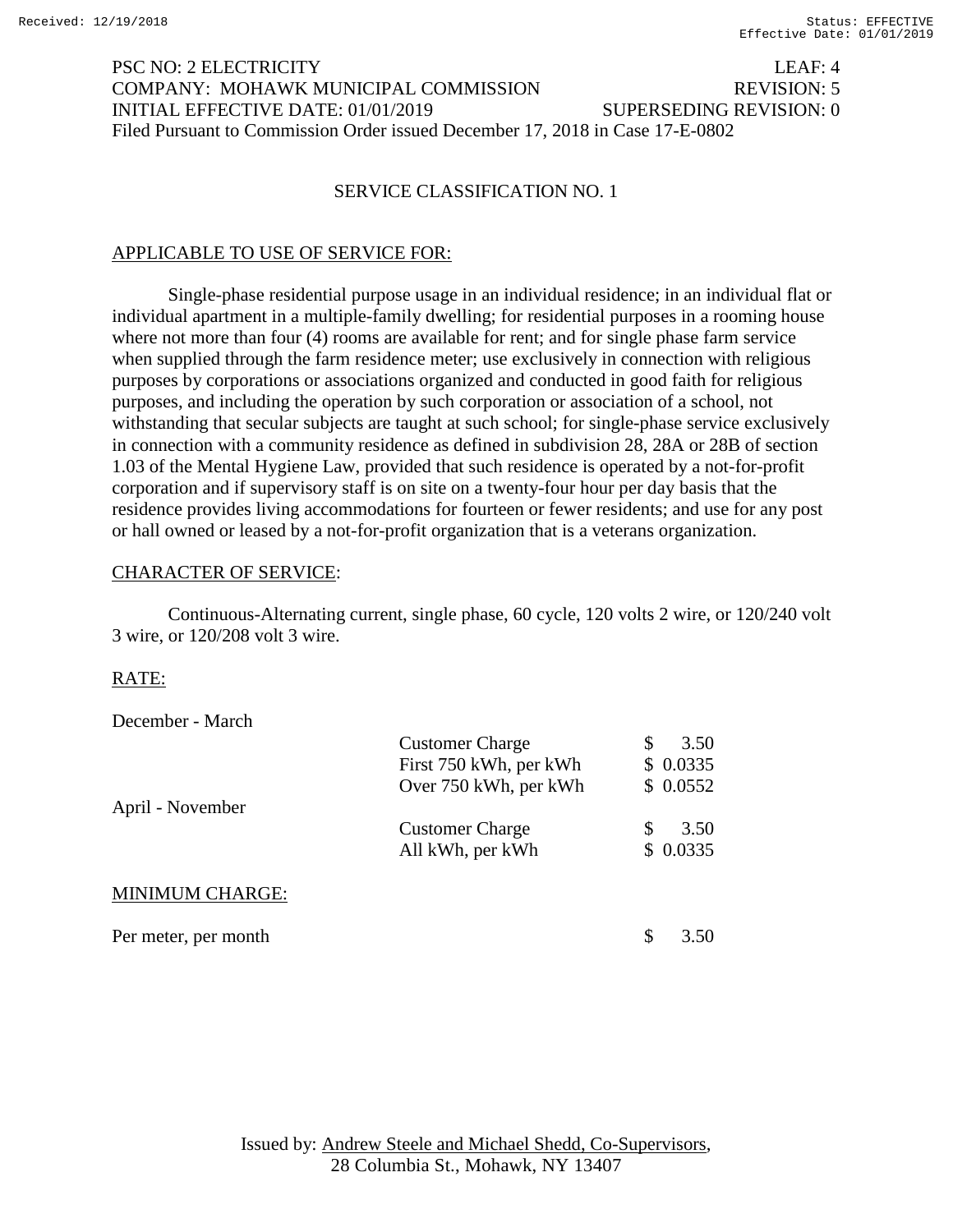# PSC NO: 2 ELECTRICITY LEAF: 5 COMPANY: MOHAWK MUNICIPAL COMMISSION REVISION: 5 INITIAL EFFECTIVE DATE: 01/01/2019 SUPERSEDING REVISION: 0 Filed Pursuant to Commission Order issued December 17, 2018 in Case 17-E-0802

### SERVICE CLASSIFICATION NO. 1 (CONT'D)

## TERMS OF PAYMENT:

All bills are due when personally served or three days after the mailing of the bill and may be paid in full on or before the "Due Date" specified on the bill which shall be at least 20 days after the date on which the bill is rendered. A monthly late payment charge will be assessed at a rate of one and one-half percent (1½%) on a Customer's unpaid balance, including service billing arrears and unpaid late payment charges. Remittance mailed on the "Due Date" will be accepted without the late charge, the postmark to be conclusive evidence of the date of the mailing. The failure on the part of the Customer to receive the bill shall not entitle him or her to pay without the late payment charge after the "Due Date."

## BASE PURCHASED POWER PER KILOWATT-HOUR:

The base purchased power cost per kilowatt-hour is \$ 0.014403.

#### FACTOR OF ADJUSTMENT:

The factor of adjustment pursuant to Rule IX.D of the NYMPA generic tariff is 1.064400.

### PURCHASED POWER ADJUSTMENT:

The charges set forth in this service classification shall be subject to a purchased power adjustment as explained in the NYMPA generic tariff. The charges billed under this section shall be subject to the late payment charge.

### TERM:

One year and thereafter one-year terms until terminated on 72 hours prior written notice.

- A. Application for service may be oral, except as herein otherwise provided.
- B. Whenever service is supplied from a line extension constructed in accordance with the provisions of Rule V of the NYMPA generic tariff, and whenever such service is subject to a surcharge or minimum charge determined pursuant to these rules, Customer shall:
	- 1. Make written application for service upon the Utility's prescribed forms.
	- 2. Comply with all of the applicable provisions of the rules including the guarantee to pay the surcharge or minimum charge.
	- 3. Upon terminating service, pay the balance due on the surcharge or minimum charge.
- C. Customer shall provide any facilities necessary to secure his or her own equipment against disturbances including but not limited to loss of phase, transients, voltage pulses or harmonic frequencies whether originating with his or her own equipment or elsewhere. These facilities shall be installed on the load side of Customer's service equipment.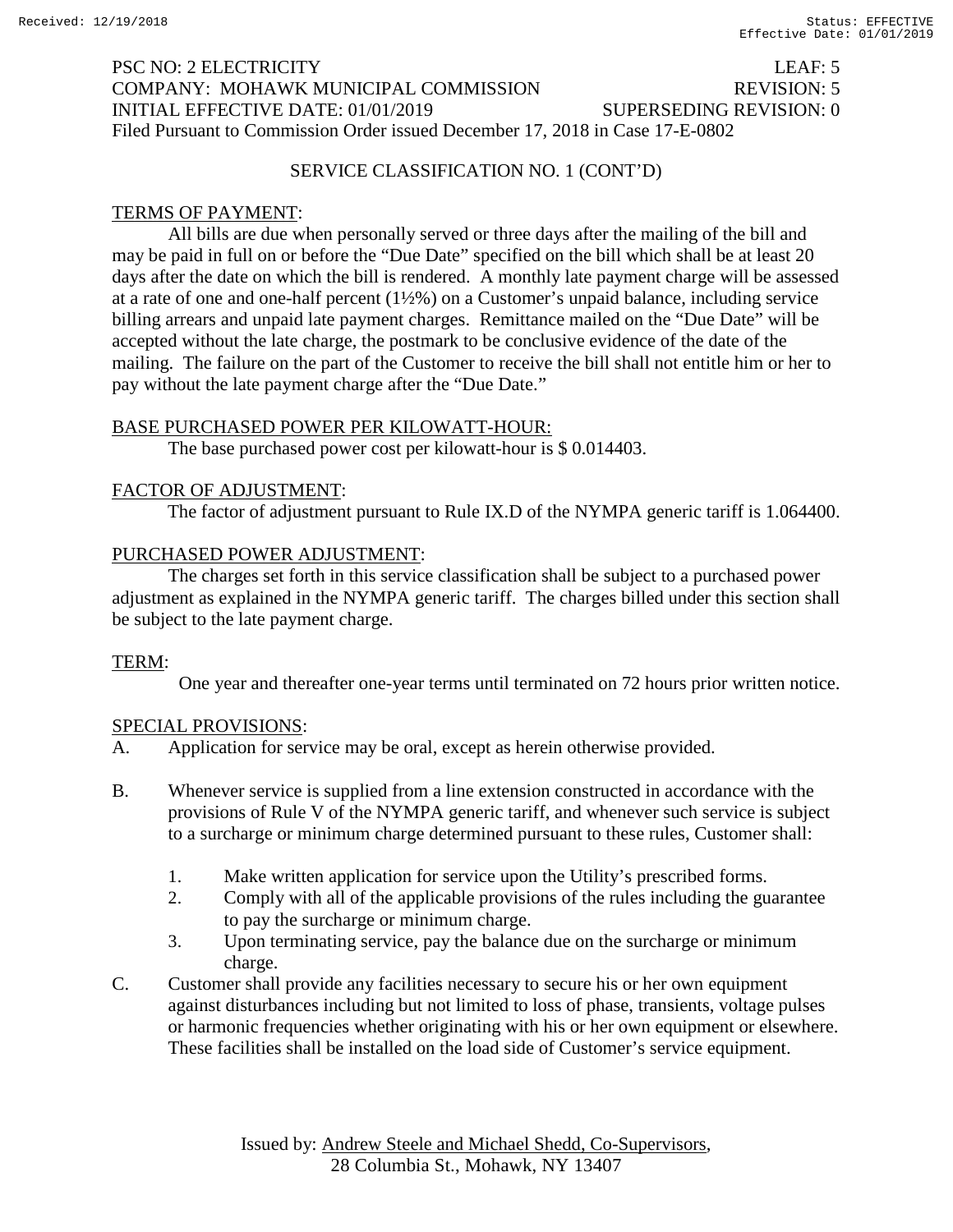# PSC NO: 2 ELECTRICITY LEAF: 6 COMPANY: MOHAWK MUNICIPAL COMMISSION REVISION: 5 INITIAL EFFECTIVE DATE: 01/01/2019 SUPERSEDING REVISION: 0 Filed Pursuant to Commission Order issued December 17, 2018 in Case 17-E-0802

### SERVICE CLASSIFICATION NO. 1 (CONT'D)

- D. If the customer proposes to install computers, solid state devices, or other voltage sensitive equipment, the Customer may have to safeguard this equipment by the application of line filters, solid state line-voltage regulators, transient suppressors, isolating transformers, uninterruptible power supply (UPS) systems or motor generators. Utility distribution systems normally operate between certain voltage limits as established by National Standards. The Utility should be contacted for further guidance.
- E. Multiple meters at single-family dwellings or at individual flats or apartments in multiple-family dwelling shall be combined into a single billing for said single-family dwellings, or for individual flat or apartment in multiple-family dwellings.
- F. The character of service (voltages) for service to apartmental units shall be 120/240 volt or single phase or 120/208 volt, three phase, four wire, Wye at the Utility's option based on availability, loadings, etc. All meters shall be furnished and installed by the Utility. For installations in excess of six (6) metered positions, the Customer shall install the meter module within the structure and shall be accessible to Utility personnel on a roundthe-clock basis. Location of meter modules will not be accepted if location is to be utilized as any form of storage facility. Total access to the meter module must be guaranteed by the Customer.
- G. The Customer shall apply for and receive permission from the Utility prior to effecting any changes and/or modification of the Customer's wiring or service. Failure to comply with the regulation shall cause the Utility to refuse its service to, or remove its service from, any installation which in the judgment of the Utility will injuriously affect the operation of its system or its service to others.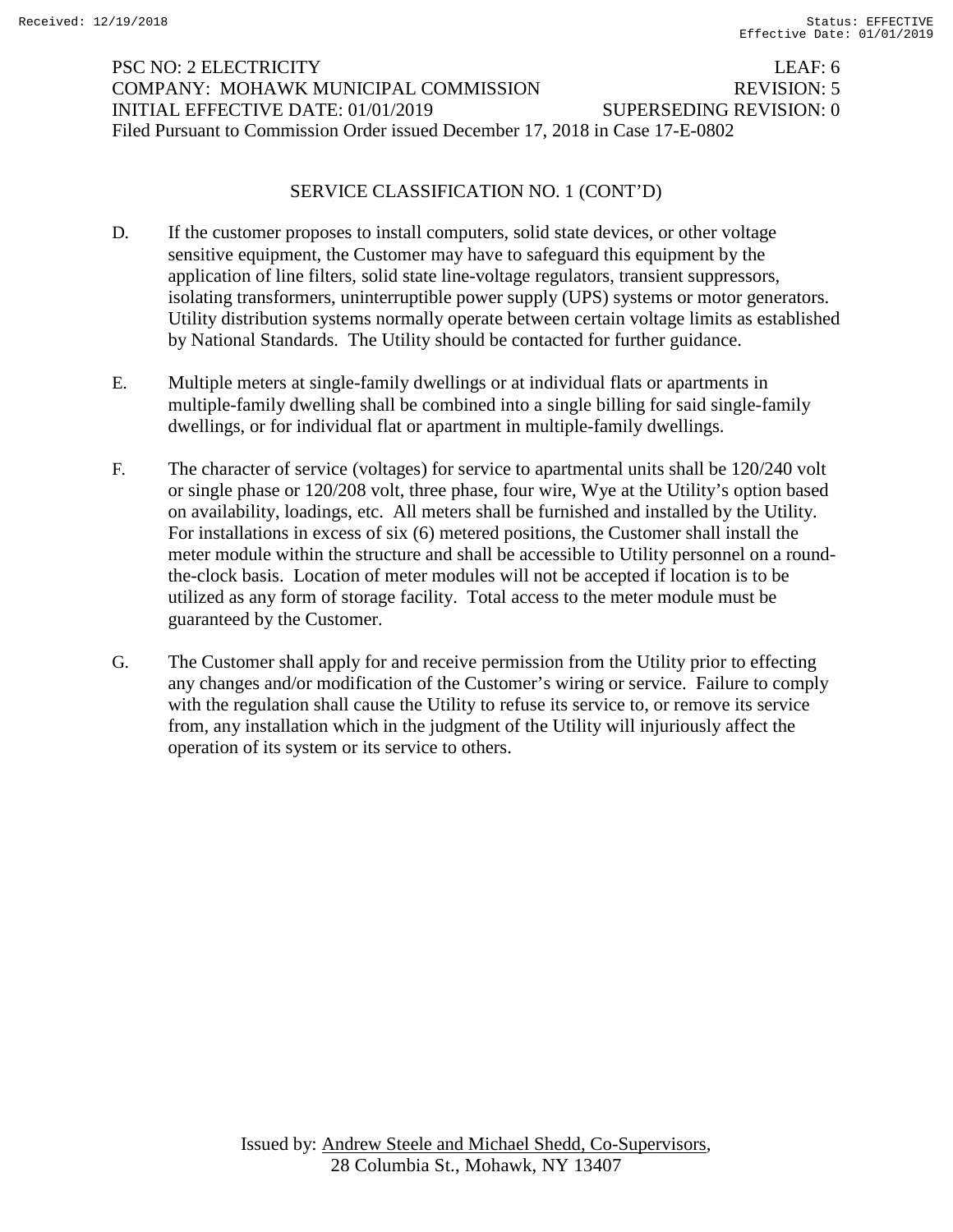## PSC NO: 2 ELECTRICITY LEAF: 7 COMPANY: MOHAWK MUNICIPAL COMMISSION REVISION: 5 INITIAL EFFECTIVE DATE: 01/01/2019 SUPERSEDING REVISION: 0 Filed Pursuant to Commission Order issued December 17, 2018 in Case 17-E-0802

## SERVICE CLASSIFICATION NO. 2

## APPLICABLE TO USE OF SERVICE FOR:

Small commercial business, governmental use, professional, and all other service type consumers.

### CHARACTER OF SERVICE:

Continuous - Alternating current, 60 cycle, single phase 120/240 volt or three phase 120/208 volt or 600 volt.

### RATE:

December - March

|                        | <b>Customer Charge</b> | 3.50     |
|------------------------|------------------------|----------|
|                        | All kWh, per kWh       | \$0.0415 |
| April - November       |                        |          |
|                        | <b>Customer Charge</b> | 3.50     |
|                        | All kWh, per kWh       | \$0.0279 |
|                        |                        |          |
| <b>MINIMUM CHARGE:</b> |                        |          |
|                        |                        |          |

| Per meter, per month | \$3.50 |
|----------------------|--------|
|                      |        |

### TERMS OF PAYMENT:

All bills are due when personally served or three days after the mailing of the bill and may be paid in full on or before the "Due Date" specified on the bill which shall be at least 20 days after the date on which the bill is rendered. A monthly late payment charge will be assessed at a rate of one and one-half percent (1½%) on a Customer's unpaid balance, including service billing arrears and unpaid late payment charges. Remittance mailed on the "Due Date" will be accepted without the late charge, the postmark to be conclusive evidence of the date of the mailing. The failure on the part of the Customer to receive the bill shall not entitle him or her to pay without the late payment charge after the "Due Date."

### BASE PURCHASED POWER PER KILOWATT-HOUR:

The based purchased power cost per kilowatt-hour is \$ 0.014403.

### FACTOR OF ADJUSTMENT:

The factor of adjustment pursuance to Rule IX.D of the NYMPA generic tariff is 1.064400.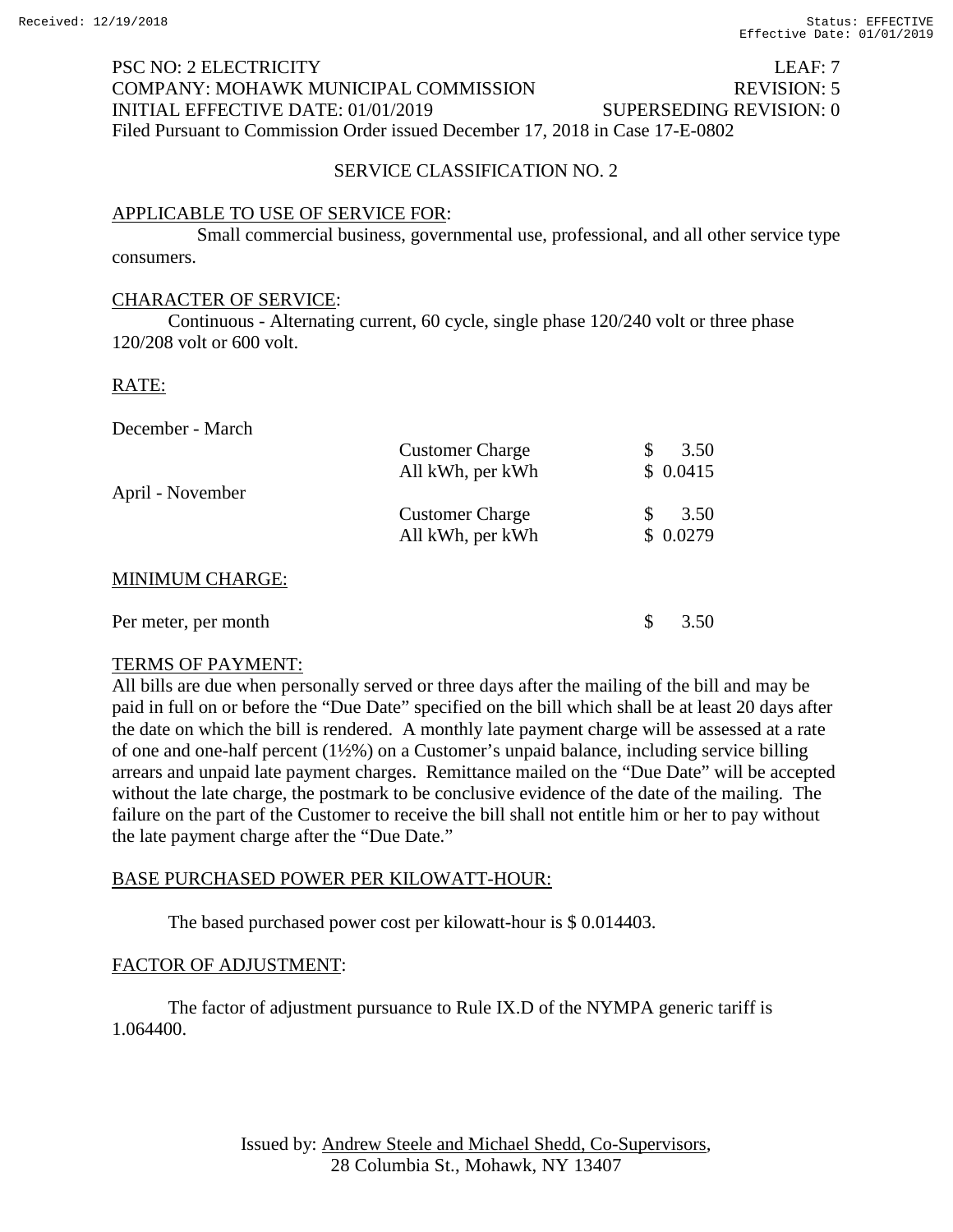## PSC NO: 2 ELECTRICITY LEAF: 8 COMPANY: MOHAWK MUNICIPAL COMMISSION REVISION: 5 INITIAL EFFECTIVE DATE: 01/01/2019 SUPERSEDING REVISION: 0 Filed Pursuant to Commission Order issued December 17, 2018 in Case 17-E-0802

#### SERVICE CLASSIFICATION NO. 2 (CONT'D)

#### PURCHASED POWER ADJUSTMENT:

The charges set forth in this service classification shall be subject to a purchased power adjustment as explained in the NYMPA generic tariff. The charges billed under this section shall be subject to the late payment charge.

#### TERM:

The Customer will be responsible for any use of service until 2 days after written notice to discontinue service has been received by the Utility.

- A. Application for service may be oral, except as herein otherwise provided.
- B. Whenever service is supplied from a line extension constructed in accordance with the provisions of Rule V of the NYMPA generic tariff, and whenever such service is subject to a surcharge or minimum charge determined pursuant to these rules, Customer shall:
	- 1. Make written application for service upon the Utility's prescribed forms.
	- 2. Comply with all of the applicable provisions of the rules including the guarantee to pay the surcharge or minimum charge.
	- 3. Upon terminating service, pay the balance due on the surcharge or minimum charge.
- C. Customer shall provide any facilities necessary to secure his or her own equipment against disturbances including but not limited to loss of phase, transients, voltage pulses or harmonic frequencies whether originating with his or her own equipment or elsewhere. These facilities shall be installed on the load side of Customer's service equipment.
- D. If the customer proposes to install computers, solid state devices, or other voltage sensitive equipment, the Customer may have to safeguard this equipment by the application of line filters, solid state line-voltage regulators, transient suppressors, isolating transformers, uninterruptible power supply (UPS) systems or motor generators. Utility distribution systems normally operate between certain voltage limits as established by National Standards. The Utility should be contacted for further guidance.
- E. The rate is available for total requirement Customers with monthly usage less than 5000 kWh in any 2 consecutive winter months (December through March billing periods). Customers with monthly usage exceeding 5000 kWh in any 2 consecutive months shall be transferred to Service Classification No. 3 for a period of 12 months. If consumption is less than 5000 kWh and less than 20 kW per month, for 12 consecutive months, the Customers will be returned to Service Classification No. 2.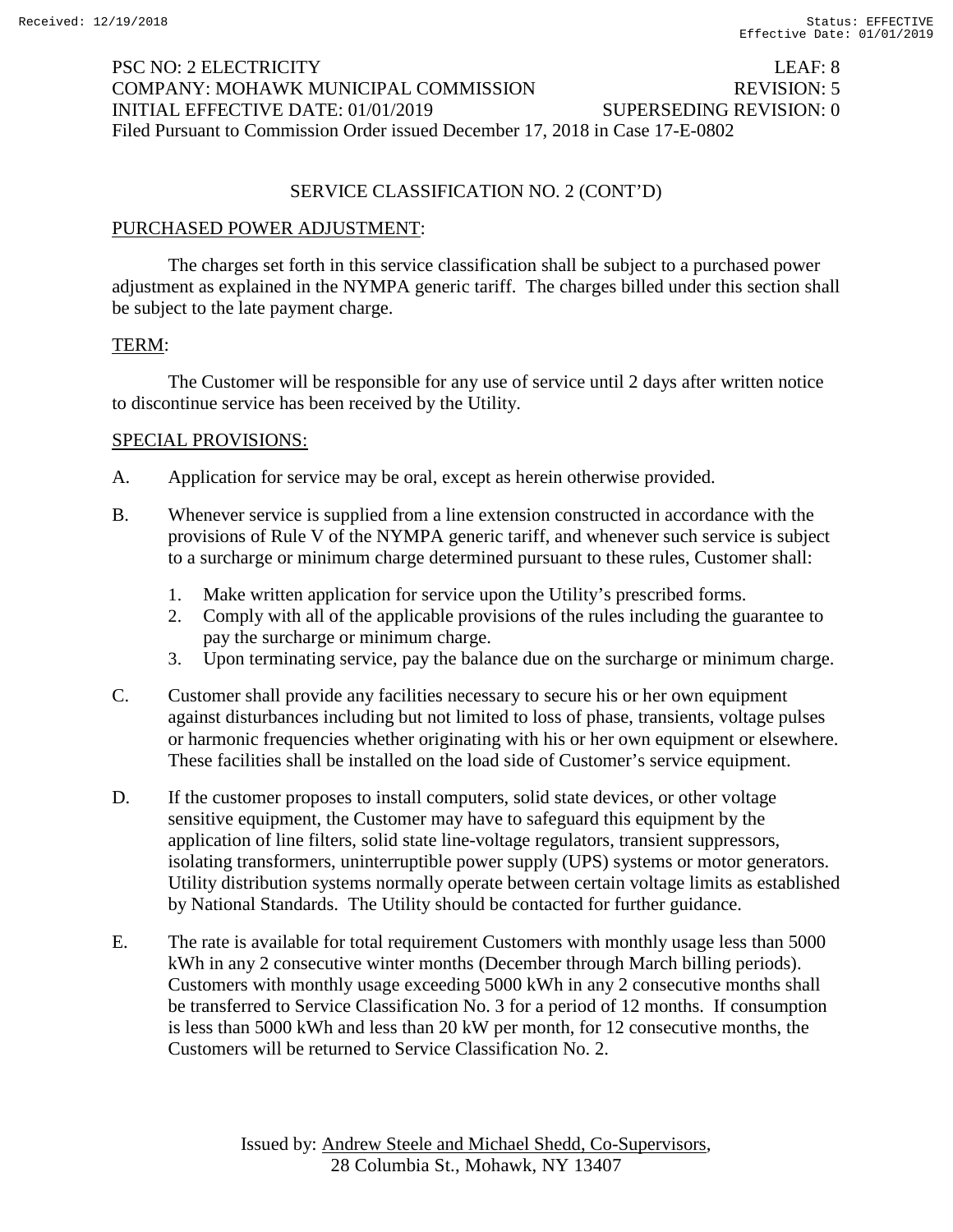## PSC NO: 2 ELECTRICITY LEAF: 9 COMPANY: MOHAWK MUNICIPAL COMMISSION REVISION: 5 INITIAL EFFECTIVE DATE: 01/01/2019 SUPERSEDING REVISION: 0 Filed Pursuant to Commission Order issued December 17, 2018 in Case 17-E-0802

### SERVICE CLASSIFICATION NO. 2 (CONT'D)

### SPECIAL PROVISIONS: (CONT'D)

#### F. Primary and Secondary Voltage Service

- 1. Where an overhead primary voltage service (2,400; 4,160 volts) is supplied, the Customer, from the metered point of service entrance, at his or her own expense and in a manner satisfactory to the Utility, shall furnish, install and maintain such switches, transformers, regulators, capacitors and other equipment as the Utility may deem necessary to assure stability and compatibility with the system service.
- 2. Where an underground primary voltage service is supplied, the Customer shall furnish, install and maintain all electrical equipment such as all wire switches, transformer, regulators, capacitors and other required equipment as the Utility may deem necessary to assure stability and compatibility with the system service to the point of connection on the Utility's electric system.
- 3. Where an overhead secondary voltage service is greater than 400 amps to nonresidential Customers is supplied, the Customer, from the metered point of service entrance, at his or her own expense and in a manner satisfactory to the Utility, shall furnish, install and maintain such switches transformers, regulators, capacitors and other equipment as the Utility may deem necessary to assure stability and compatibility with the system service.
- 4. Where the underground secondary voltage service is greater than 400 amps to non-residential Customers is supplied, the Customer shall furnish, install and maintain all electrical equipment such as all wire switches, transformer, regulators, capacitors and other required equipment as the Utility may deem necessary to assure stability and compatibility with the system to the point of connection on the Utility's electric system.
- G. The Customer, in taking three phase electric service, shall connect his or her lighting and other single phase loads so as to maintain as nearly as is reasonably possible equal currents in each of three phase conductors at the point of delivery. The current in any phase conductor shall not exceed the average of the currents in all three phase conductors by more than five percent (5%).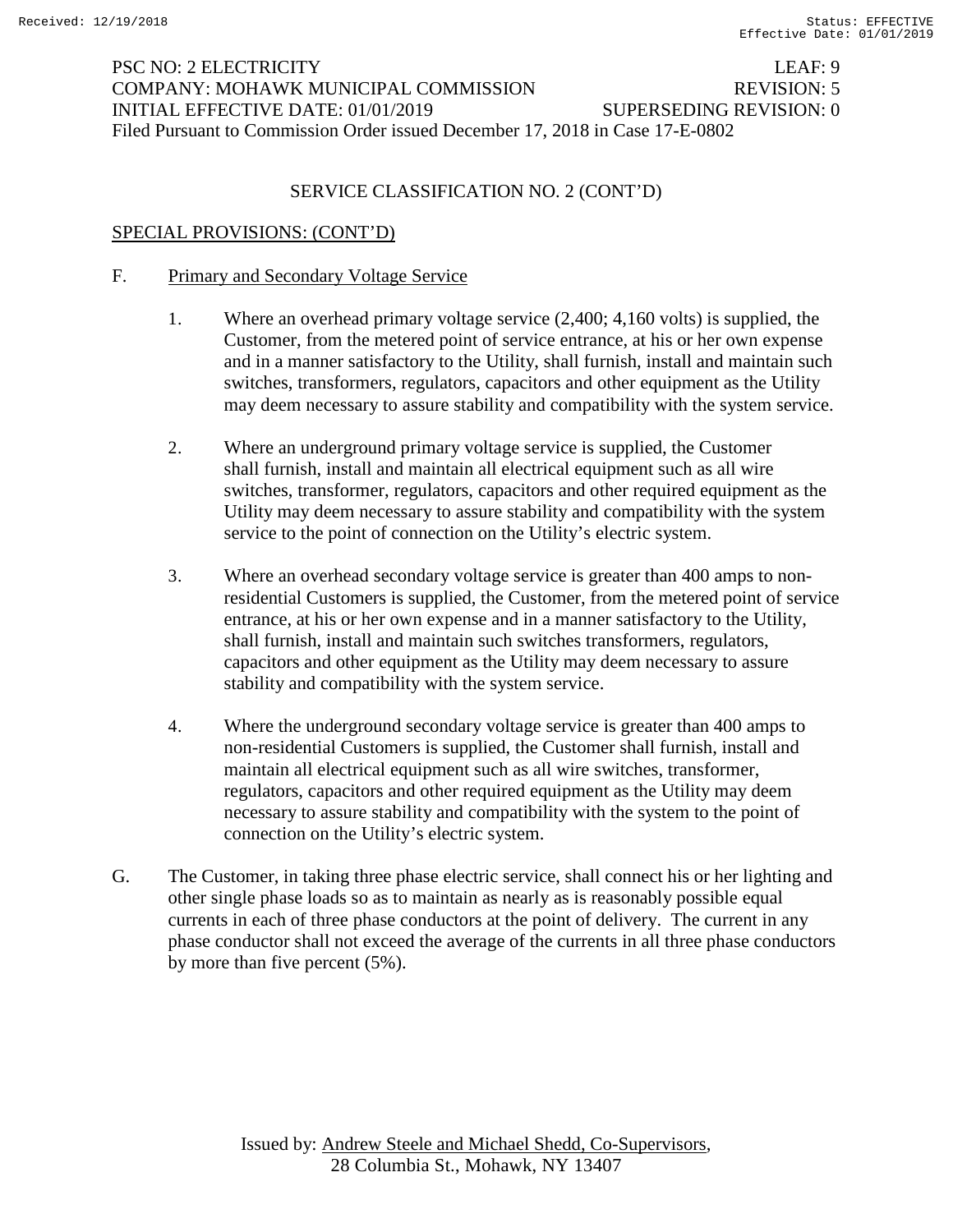## PSC NO: 2 ELECTRICITY LEAF: 10 COMPANY: MOHAWK MUNICIPAL COMMISSION REVISION: 5 INITIAL EFFECTIVE DATE: 01/01/2019 SUPERSEDING REVISION: 0 Filed Pursuant to Commission Order issued December 17, 2018 in Case 17-E-0802

## SERVICE CLASSIFICATION NO. 3

### APPLICABLE USE OF SERVICE FOR:

Large commercial business, governmental use, professional and all other service type customers.

#### CHARACTER OF SERVICE:

Continuous - Alternating current, 60 cycle, single phase 120/240 volt, or three phase 120/208, 240, 480 or 600 volt, or three phase 4160 volt at the option of the Utility.

RATE:

|                        | <u>Rate</u> |
|------------------------|-------------|
| Demand charge, per kW  | \$5.21      |
| Energy charge, per kWh | \$0.0153    |

#### MINIMUM CHARGE:

Per meter, per month shall be the demand charge.

#### DETERMINATION OF DEMAND:

- A. A demand meter shall be installed and the large commercial rate shall apply whenever a Customer energy use exceeds 5000 kWh in any 2 consecutive winter months (December through March billing periods). The demand meter shall remain and the large commercial rate shall apply until such time as the monthly energy usage and demand falls below 5000 kWh and 20 kW, respectively, for 12 consecutive months, which requirement may not be avoided by temporarily terminating service.
- B. The demand shall be measured at 15 minute intervals, and for billing purposes, shall be the greater of:
	- 1. The maximum demand occurring during the month, or
	- 2. Seventy-five percent (75%) of the highest demand occurring during any of the preceding 11 months.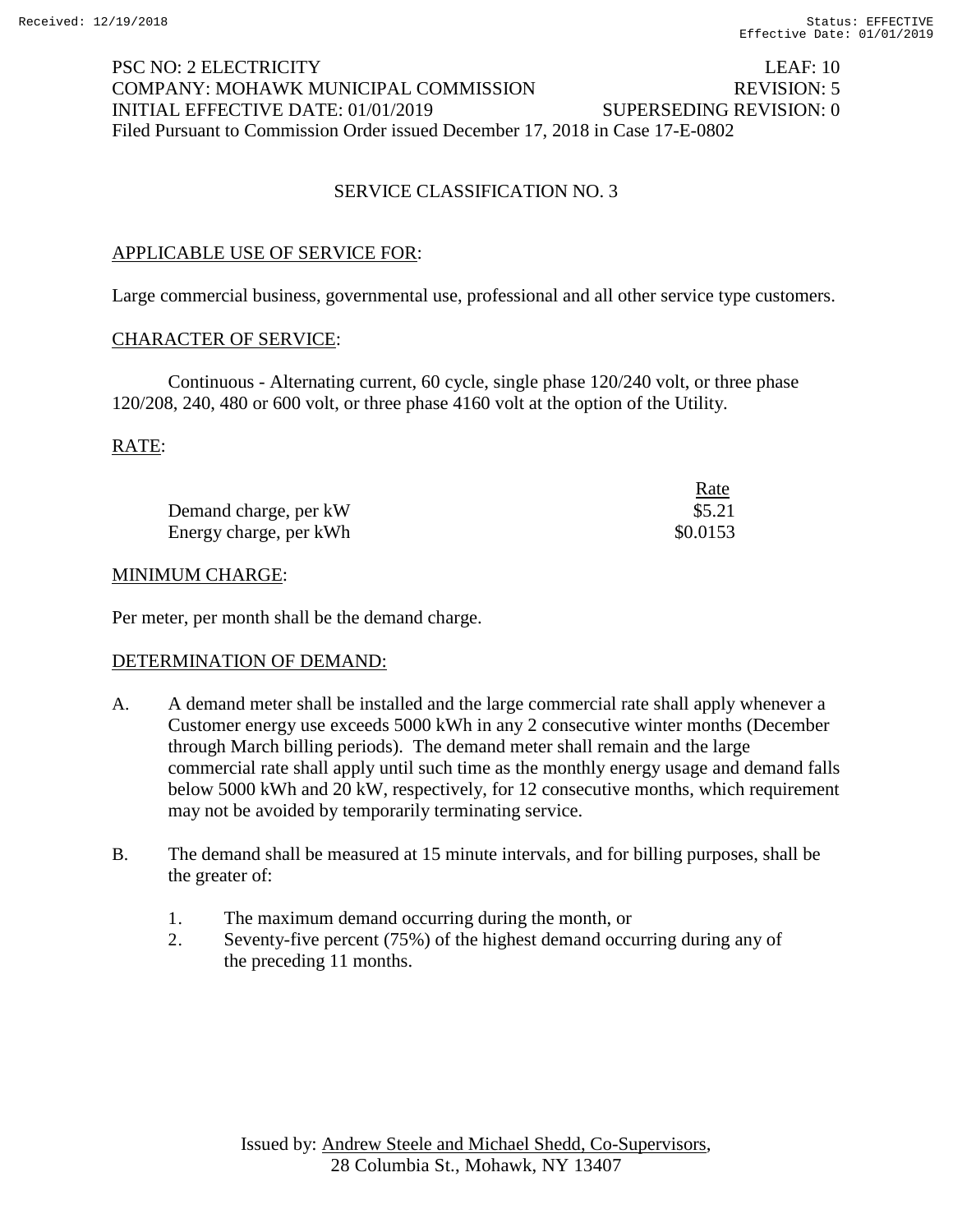## PSC NO: 2 ELECTRICITY LEAF: 11 COMPANY: MOHAWK MUNICIPAL COMMISSION REVISION: 5 INITIAL EFFECTIVE DATE: 01/01/2019 SUPERSEDING REVISION: 0 Filed Pursuant to Commission Order issued December 17, 2018 in Case 17-E-0802

### SERVICE CLASSIFICATION NO. 3 (CONT'D)

## TERMS OF PAYMENT:

All bills are due when personally served or three days after the mailing of the bill and may be paid in full on or before the "Due Date" specified on the bill which shall be at least 20 days after the date on which the bill is rendered. A monthly late payment charge will be assessed at a rate of one and one-half percent (1½%) on a Customer's unpaid balance, including service billing arrears and unpaid late payment charges. Remittance mailed on the "Due Date" will be accepted without the late charge, the postmark to be conclusive evidence of the date of the mailing. The failure on the part of the Customer to receive the bill shall not entitle him or her to pay without the late payment charge after the "Due Date."

## BASE PURCHASED POWER PER KILOWATT-HOUR:

The based purchased power cost per kilowatt-hour is \$ 0.014403.

## FACTOR OF ADJUSTMENT:

The factor of adjustment pursuance to Rule IX.D of the NYMPA generic tariff is 1.064400.

### PURCHASE POWER ADJUSTMENT:

The charges set forth in this service classification shall be subject to a purchased power adjustment as explained in the NYMPA generic tariff. The charges billed under this section shall be subject to the late payment charge.

### TERM:

One year and thereafter one-year terms until terminated on 72 hours prior written notice.

### SPECIAL PROVISIONS:

A. Application for service may be oral, except as herein otherwise provided.

- B Whenever service is supplied from a line extension constructed in accordance with the provisions of Rule V of the NYMPA generic tariff, and whenever such service is subject to a surcharge or minimum charge determined pursuant to these rules, Customer shall:
	- 1. Make written application for service upon the Utility's prescribed forms.
	- 2. Comply with all of the applicable provisions of the rules including the guarantee to pay the surcharge or minimum charge.
	- 3. Upon terminating service, pay the balance due on the surcharge or minimum charge.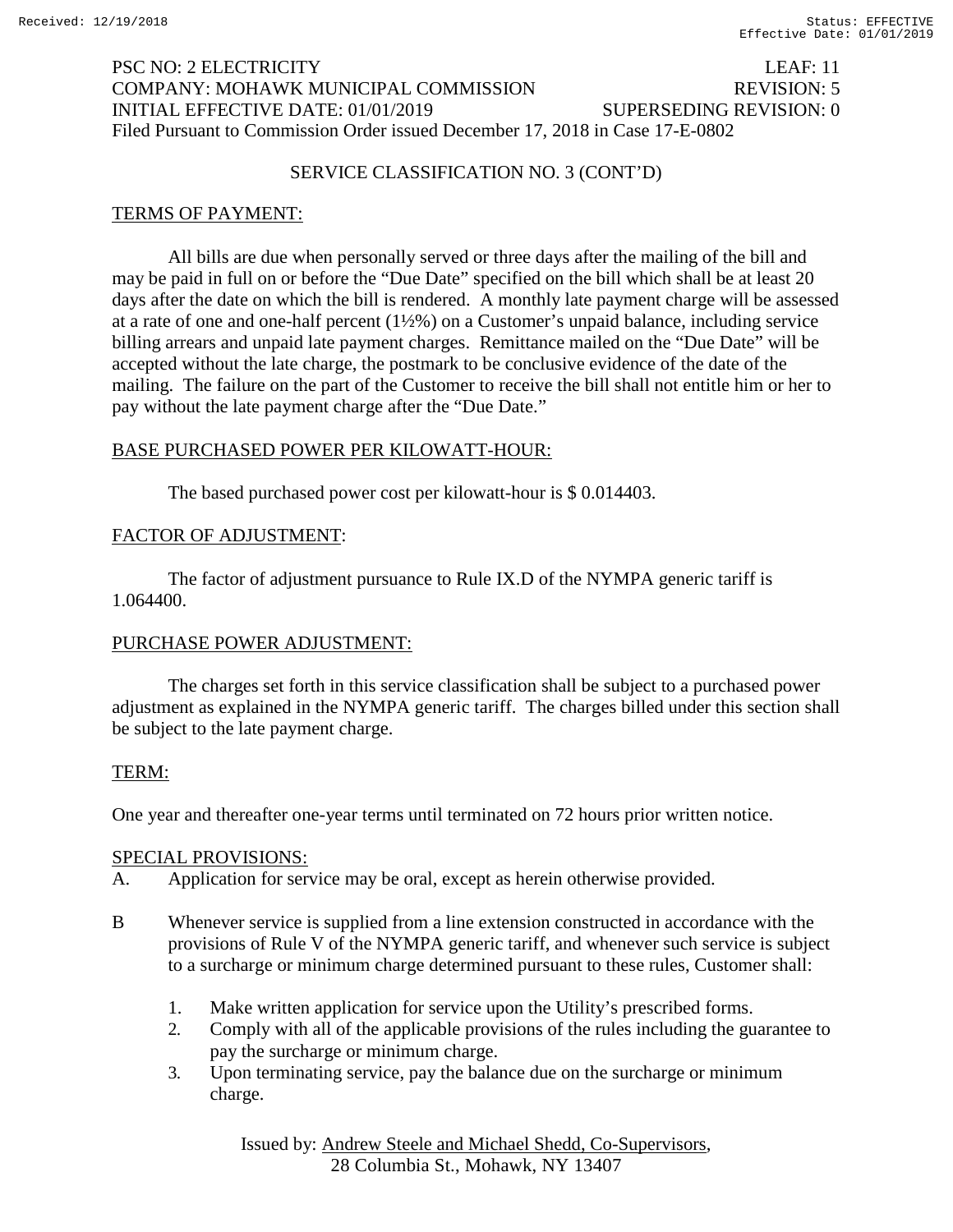## PSC NO: 2 ELECTRICITY LEAF: 12 COMPANY: MOHAWK MUNICIPAL COMMISSION REVISION: 5 INITIAL EFFECTIVE DATE: 01/01/2019 SUPERSEDING REVISION: 0 Filed Pursuant to Commission Order issued December 17, 2018 in Case 17-E-0802

### SERVICE CLASSIFICATION NO. 3 (CONT'D)

### SPECIAL PROVISIONS: (CONT'D)

- C. Customer shall provide any facilities necessary to secure his or her own equipment against disturbances including but not limited to loss of phase, transients, voltage pulses or harmonic frequencies whether originating with his or her own equipment or elsewhere. These facilities shall be installed on the load side of Customer's service equipment.
- D. If the customer proposes to install computers, solid state devices, or other voltage sensitive equipment, the Customer may have to safeguard this equipment by the application of line filters, solid state line-voltage regulators, transient suppressors, isolating transformers, uninterruptible power supply (UPS) systems or motor generators. Utility distribution systems normally operate between certain voltage limits as established by National Standards. The Utility should be contacted for further guidance.
- E. The Customer, in taking three phase electric service, shall connect his or her lighting and other single phase loads so as to maintain as nearly as is reasonably possible equal currents in each of three phase conductors at the point of delivery. The current in any phase conductor shall not exceed the average of the currents in all three phase conductors by more than five percent (5%).
- F. Primary and Secondary Voltage Service
	- 1. Where an overhead primary voltage service (2,400; 4,160 volts) is supplied, the Customer, from the metered point of service entrance, at his or her own expense and in a manner satisfactory to the Utility, shall furnish, install and maintain such switches, transformers, regulators, capacitors and other equipment as the Utility may deem necessary to assure stability and compatibility with the system service.
	- 2. Where an underground primary voltage service is supplied, the Customer shall furnish, install and maintain all electrical equipment such as all wire switches, transformer, regulators, capacitors and other required equipment as the Utility may deem necessary to assure stability and compatibility with the system service to the point of connection on the Utility's electric system.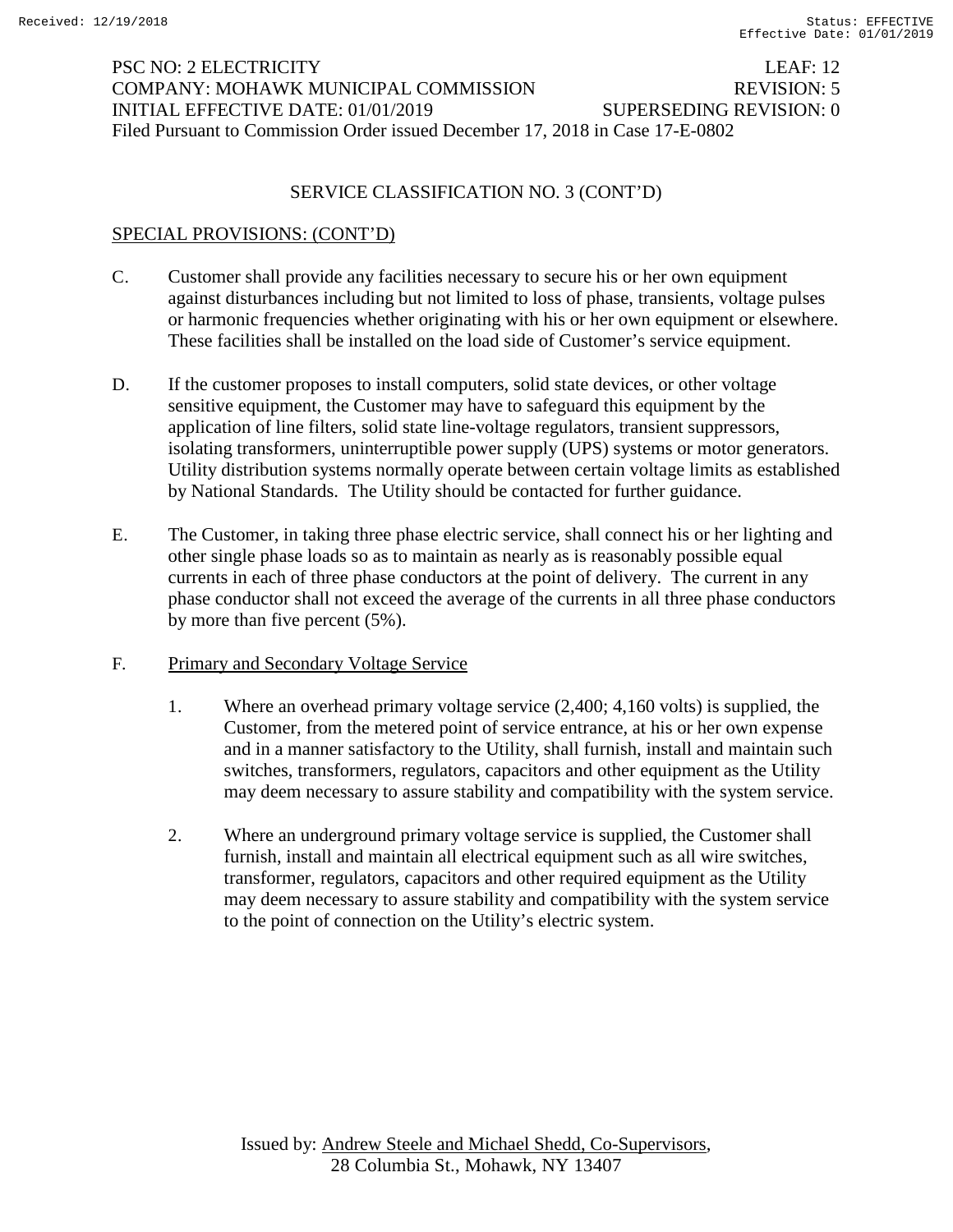# PSC NO: 2 ELECTRICITY LEAF: 13 COMPANY: MOHAWK MUNICIPAL COMMISSION REVISION: 5 INITIAL EFFECTIVE DATE: 01/01/2019 SUPERSEDING REVISION: 0 Filed Pursuant to Commission Order issued December 17, 2018 in Case 17-E-0802

### SERVICE CLASSIFICATION NO. 3 (CONT'D)

### SPECIAL PROVISIONS: (CONT'D)

- 3. Where an overhead secondary voltage service is greater than 400 amps to nonresidential Customers is supplied, the Customer, from the metered point of service entrance, at his or her own expense and in a manner satisfactory to the Utility, shall furnish, install and maintain such switches transformers, regulators, capacitors and other equipment as the Utility may deem necessary to assure stability and compatibility with the system service.
- 4. Where the underground secondary voltage service is greater than 400 amps to non-residential Customers is supplied, the Customer shall furnish, install and maintain all electrical equipment such as all wire switches, transformer, regulators, capacitors and other required equipment as the Utility may deem necessary to assure stability and compatibility with the system to the point of connection on the Utility's electric system.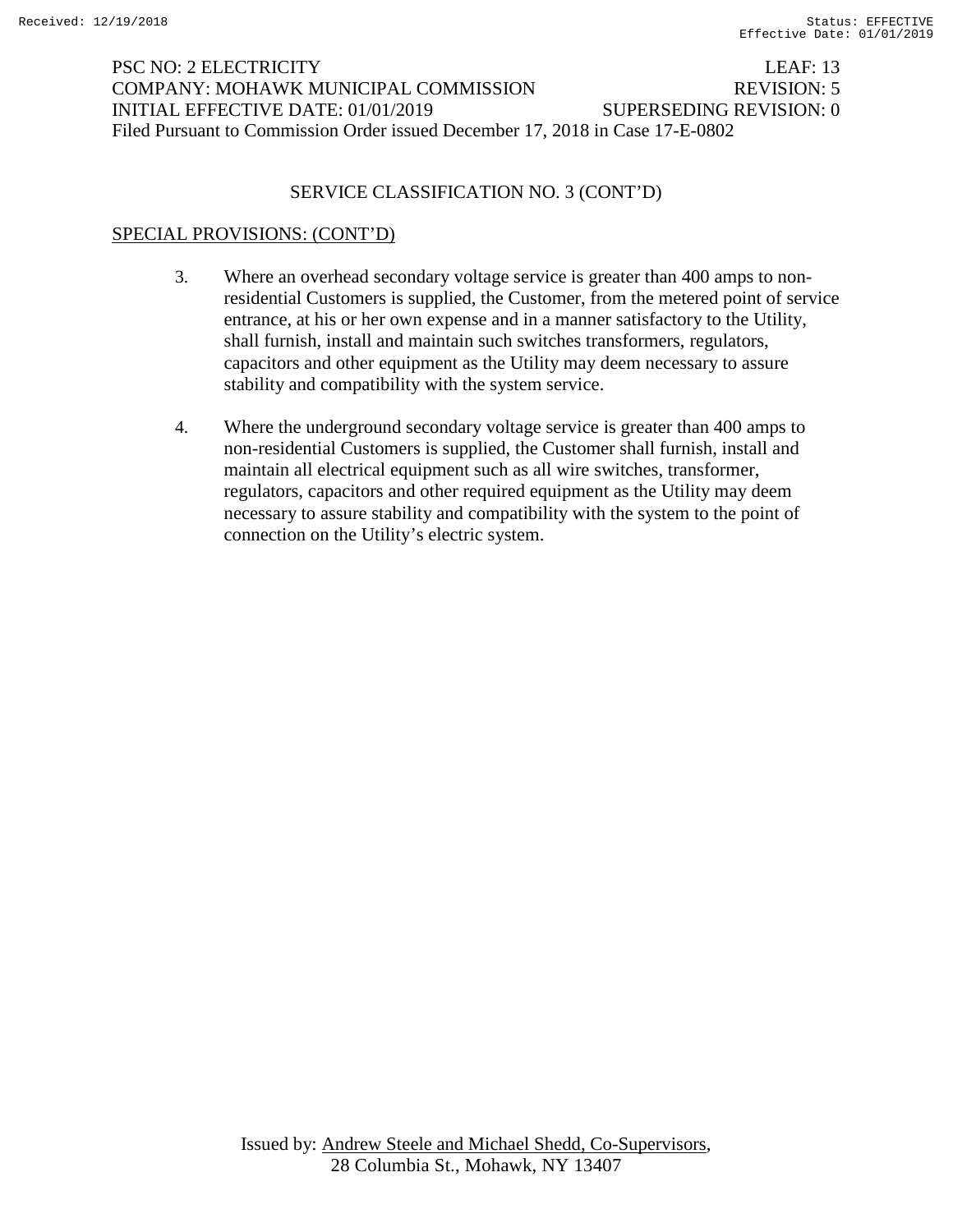# PSC NO: 2 ELECTRICITY LEAF: 14 COMPANY: MOHAWK MUNICIPAL COMMISSION REVISION: 5 INITIAL EFFECTIVE DATE: 01/01/2019 SUPERSEDING REVISION: 0 Filed Pursuant to Commission Order issued December 17, 2018 in Case 17-E-0802

### SERVICE CLASSIFICATION NO. 4

### APPLICABLE TO USE OF SERVICE FOR:

Dedicated primary service.

## CHARACTER OF SERVICE:

Continuous - Alternating current, 60 cycle, three phase, 4160 volt.

RATE:

|                        | Rate     |
|------------------------|----------|
| Demand charge, per kW  | \$6.49   |
| Energy charge, per kWh | \$0.0381 |

#### MINIMUM CHARGE:

The minimum charge shall be the demand charge.

#### DETERMINATION OF DEMAND:

- A. The demand shall be measured at 15 minute intervals, and for billing purposes, shall be the greater of:
	- 1. The maximum demand occurring during the month, or
	- 2. Seventy-five percent (75%) of the highest demand occurring during the preceding eleven months.

#### TERMS OF PAYMENT:

All bills are due when personally served or three days after the mailing of the bill and may be paid without imposition of a charge for late payment if paid in full on or before the "last day to pay" date specified on the bill which shall be at least 20 days after the date on which the bill is rendered.

A monthly late payment charge will be assessed at a rate of one and one-half percent (1½%) per month on Customer's unpaid balance, including service billing arrears and unpaid late payment charges. Remittance mailed on the "last day to pay" date will be accepted without the late charge, the postmark to be conclusive evidence of the date of the mailing. The failure on the part of the Customer to receive the bill shall not entitle him/her to pay without the late payment charge after "last day to pay" date.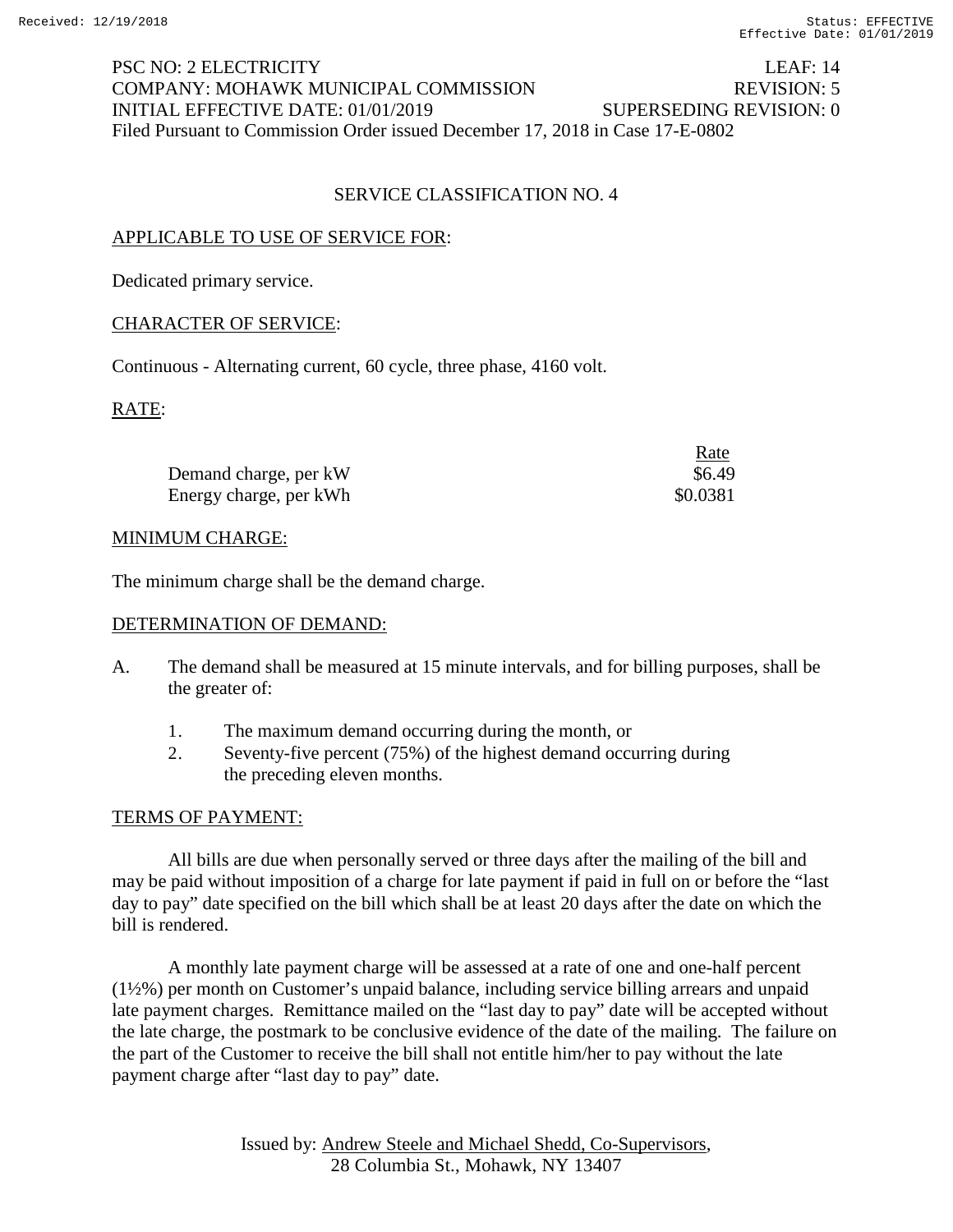# PSC NO: 2 ELECTRICITY LEAF: 15 COMPANY: MOHAWK MUNICIPAL COMMISSION REVISION: 5 INITIAL EFFECTIVE DATE: 01/01/2019 SUPERSEDING REVISION: 0 Filed Pursuant to Commission Order issued December 17, 2018 in Case 17-E-0802

### SERVICE CLASSIFICATION NO. 4 (CONT'D)

### BASE PURCHASED POWER PER KILOWATT-HOUR:

The based purchased power cost per kilowatt-hour is \$ 0.014403.

#### FACTOR OF ADJUSTMENT:

The factor of adjustment pursuance to Rule IX.D of the NYMPA generic tariff is 1.064400.

#### PURCHASE POWER ADJUSTMENT:

The charges set forth in this service classification shall be subject to a purchased power adjustment as explained in the NYMPA generic tariff. The charges billed under this section shall be subject to the late payment charge.

#### TERM:

One year and thereafter for one-year terms until terminated on 72 hours prior written notice.

- A. Application for service may be oral, except as herein otherwise provided.
- B. Whenever service is supplied from a line extension constructed in accordance with the provisions of Rule V of the NYMPA generic tariff, and whenever such service is subject to a surcharge or minimum charge determined pursuant to these rules, Customer shall:
	- 1. Make written application for service upon the Utility's prescribed forms.
	- 2. Comply with all of the applicable provisions of the rules including the guarantee to pay the surcharge or minimum charge.
	- 3. Upon terminating service, pay the balance due on the surcharge or minimum charge.
- C. Customer shall provide any facilities necessary to secure his or her own equipment against disturbances including but not limited to loss of phase, transients, voltage pulses or harmonic frequencies whether originating with his or her own equipment or elsewhere. These facilities shall be installed on the load side of Customer's service equipment.
- D. If the customer proposes to install computers, solid state devices, or other voltage sensitive equipment, the Customer may have to safeguard this equipment by the application of line filters, solid state line-voltage regulators, transient suppressors, isolating transformers, uninterruptible power supply (UPS) systems or motor generators. Utility distribution systems normally operate between certain voltage limits as established by National Standards. The Utility should be contacted for further guidance.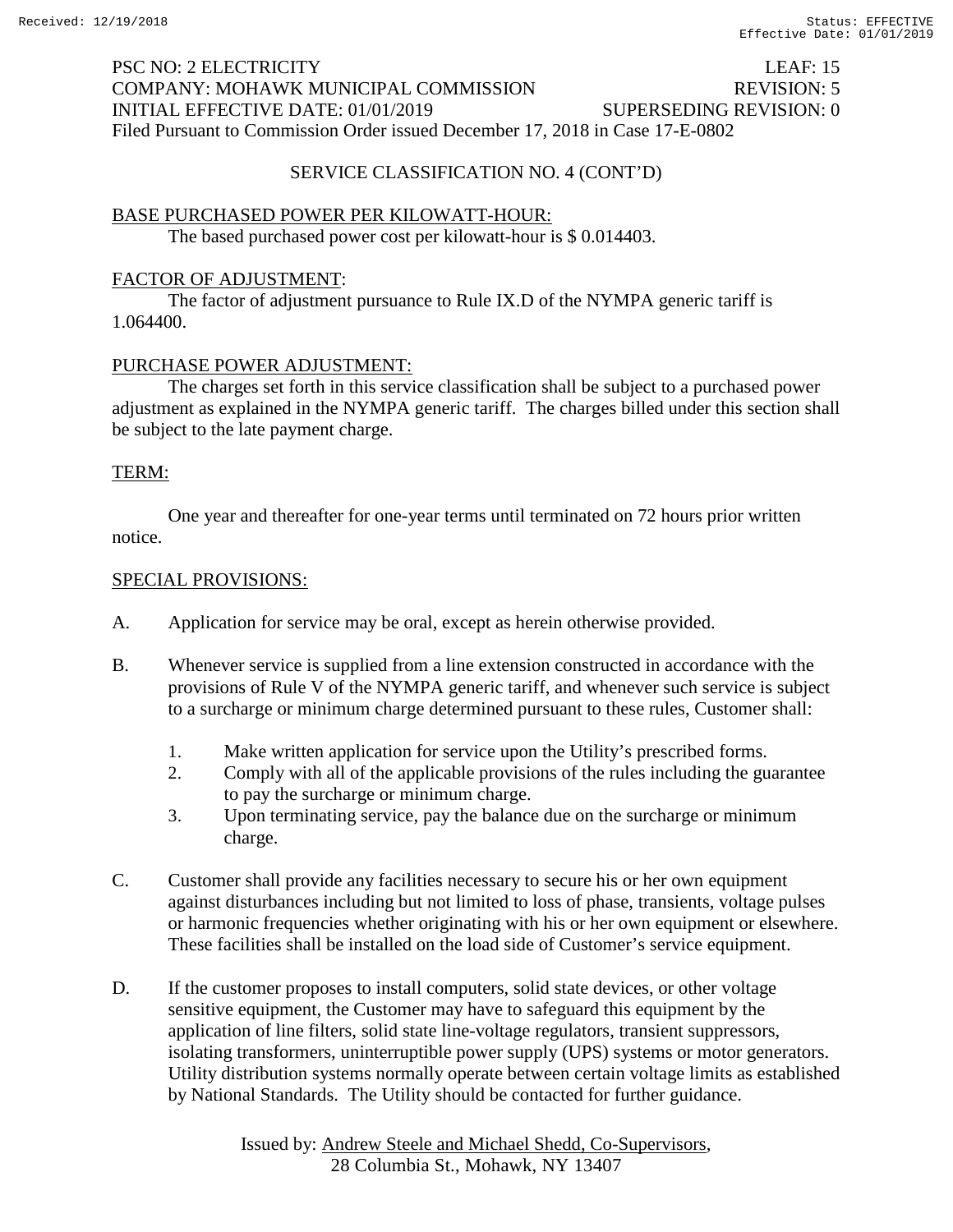## PSC NO: 2 ELECTRICITY LEAF: 16 COMPANY: MOHAWK MUNICIPAL COMMISSION REVISION: 5 INITIAL EFFECTIVE DATE: 01/01/2019 SUPERSEDING REVISION: 0 Filed Pursuant to Commission Order issued December 17, 2018 in Case 17-E-0802

### SERVICE CLASSIFICATION NO. 4 (CONT'D)

### SPECIAL PROVISIONS: (CONT'D)

- E. The Customer, in taking three phase electric service, shall connect his or her lighting and other single phase loads so as to maintain as nearly as is reasonably possible equal currents in each of three phase conductors at the point of delivery. The current in any phase conductor shall not exceed the average of the currents in all three phase conductors by more than five percent (5%).
- F. Primary and Secondary Voltage Service
	- 1. Where an overhead primary voltage service (2,400; 4,160 volts) is supplied, the Customer, from the metered point of service entrance, at his or her own expense and in a manner satisfactory to the Utility, shall furnish, install and maintain such switches, transformers, regulators, capacitors and other equipment as the Utility may deem necessary to assure stability and compatibility with the system service.
	- 2. Where an underground primary voltage service is supplied, the Customer shall furnish, install and maintain all electrical equipment such as all wire switches, transformer, regulators, capacitors and other required equipment as the Utility may deem necessary to assure stability and compatibility with the system service to the point of connection on the Utility's electric system.
	- 3. Where an overhead secondary voltage service is greater than 400 amps to nonresidential Customers is supplied, the Customer, from the metered point of service entrance, at his or her own expense and in a manner satisfactory to the Utility, shall furnish, install and maintain such switches transformers, regulators, capacitors and other equipment as the Utility may deem necessary to assure stability and compatibility with the system service.
	- 4. Where the underground secondary voltage service is greater than 400 amps to non-residential Customers is supplied, the Customer shall furnish, install and maintain all electrical equipment such as all wire switches, transformer, regulators, capacitors and other required equipment as the Utility may deem necessary to assure stability and compatibility with the system to the point of connection on the Utility's electric system.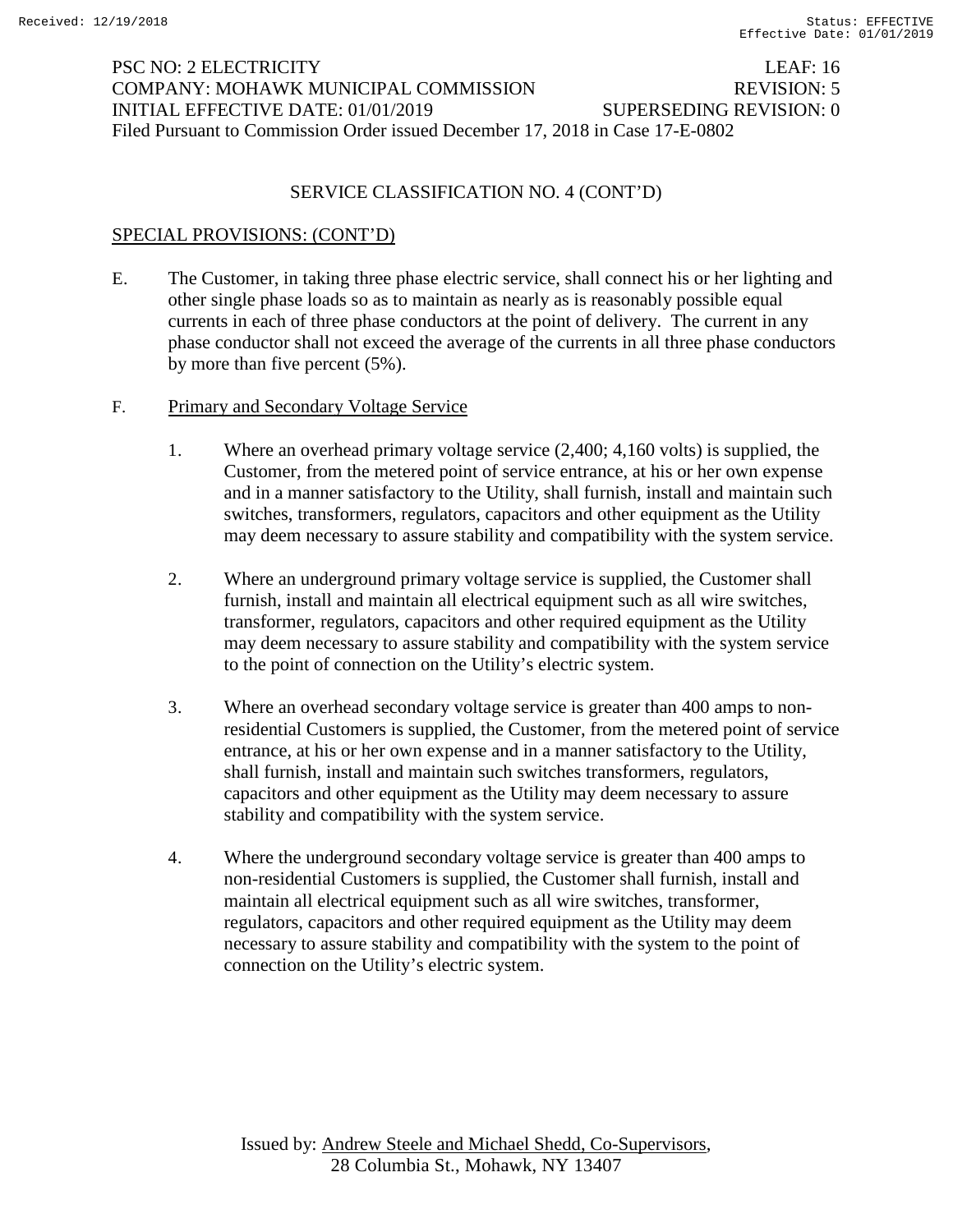## PSC NO: 2 ELECTRICITY LEAF: 17 COMPANY: MOHAWK MUNICIPAL COMMISSION REVISION: 5 INITIAL EFFECTIVE DATE: 01/01/2019 SUPERSEDING REVISION: 0 Filed Pursuant to Commission Order issued December 17, 2018 in Case 17-E-0802

### SERVICE CLASSIFICATION NO. 5

### APPLICABLE TO USE OF SERVICE FOR:

Private outdoor lighting.

#### CHARACTER OF SERVICE:

Limited period - approximately 4200 hours per year, 60 cycle alternating current at approximately 120 volts.

#### RATE:

| Per month, per 150 watt lamp | \$7.12  |
|------------------------------|---------|
| Per month, per 175 watt lamp | \$8.23  |
| Per month, per 250 watt lamp | \$11.76 |
| Per month, per 400 watt lamp | \$18.25 |

#### TERMS OF PAYMENT:

All bills are due when personally served or three days after the mailing of the bill and may be paid in full on or before the "Due Date" specified on the bill which shall be at least 20 days after the date on which the bill is rendered. A monthly late payment charge will be assessed at a rate of one and one-half percent (1½%) on a Customer's unpaid balance, including service billing arrears and unpaid late payment charges. Remittance mailed on the "Due Date" will be accepted without the late charge, the postmark to be conclusive evidence of the date of the mailing. The failure on the part of the Customer to receive the bill shall not entitle him or her to pay without the late payment charge after the "Due Date."

#### BASE PURCHASED POWER PER KILOWATT-HOUR:

The base purchased power cost per kilowatt-hour is \$ 0.014403.

#### FACTOR OF ADJUSTMENT:

The factor of adjustment pursuant to Rule IX.D of the NYMPA generic tariff is 1.064400.

#### PURCHASE POWER ADJUSTMENT:

The charges set forth in this service classification shall be subject to a purchased power adjustment as explained in the NYMPA generic tariff. The charges billed under this section shall be subject to the late payment charge.

#### TERM:

One year, commencing on the day of installation and thereafter from year to year until terminated on 30 days written notice.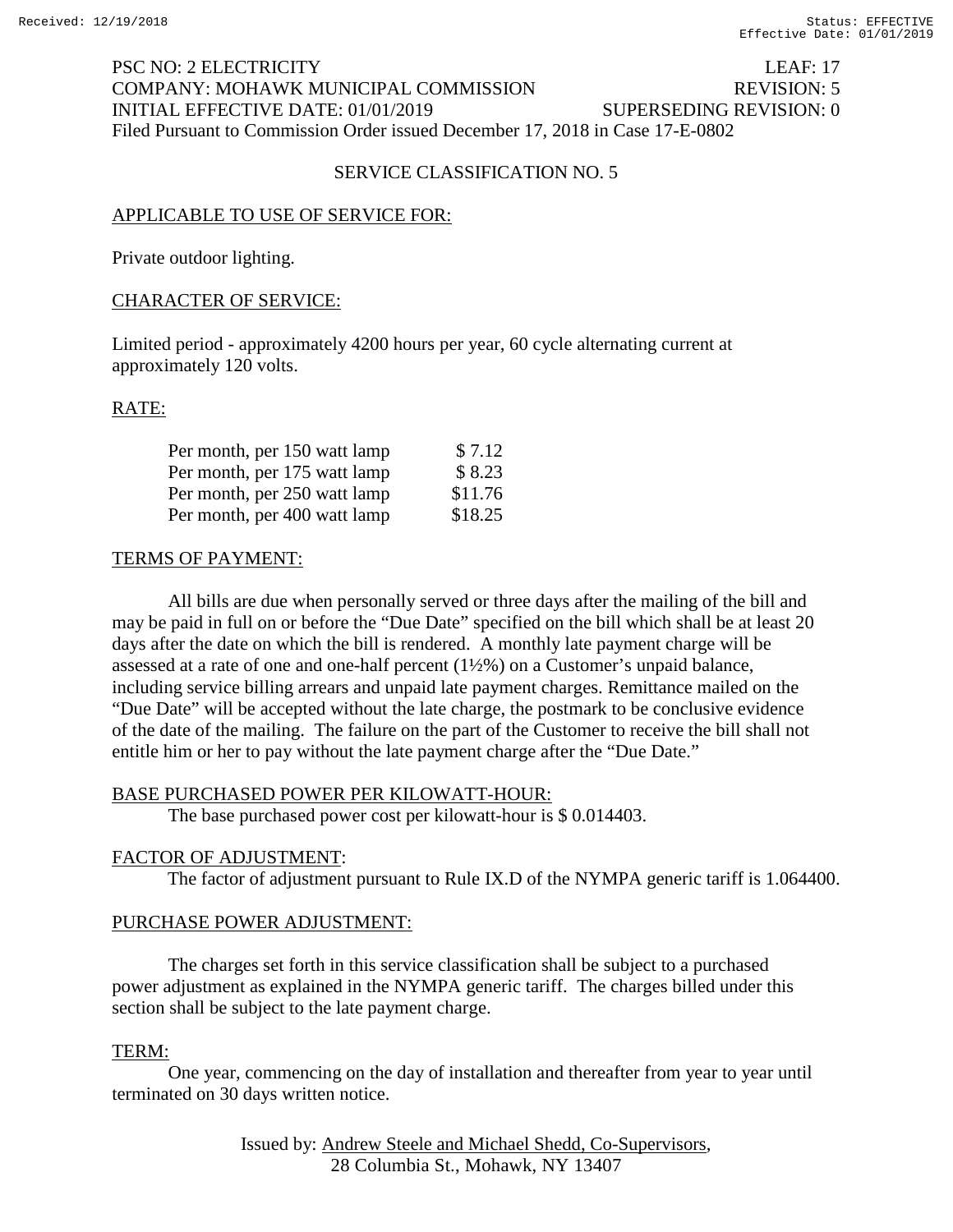# PSC NO: 2 ELECTRICITY LEAF: 18 COMPANY: MOHAWK MUNICIPAL COMMISSION REVISION: 5 INITIAL EFFECTIVE DATE: 01/01/2019 SUPERSEDING REVISION: 0 Filed Pursuant to Commission Order issued December 17, 2018 in Case 17-E-0802

## SERVICE CLASSIFICATION NO. 5 (CONT'D)

- A. Application for service may be oral, except as herein otherwise provided.
- B. Whenever service is supplied from a line extension constructed in accordance with the provisions of Rule V of the NYMPA generic tariff, and whenever such service is subject to a surcharge or minimum charge determined pursuant to these rules, Customer shall:
	- 1. Make written application for service upon the Utility's prescribed forms.
	- 2. Comply with all of the applicable provisions of the rules including the guarantee to pay the surcharge or minimum charge.
	- 3. Upon terminating service, pay the balance due on the surcharge or minimum charge.
- C. The Utility shall furnish. install, own, operate and maintain a photo-electrically controlled luminaire complete with suitable pipe bracket. The lighting unit will be installed only on private property owned or leased by the Customer. The Customer shall furnish and install the necessary pole and other support, except as hereinafter provided, and the necessary wiring to connect the unit on the line side of the Customer's meter. The Utility reserves the right to require a mounting height which will provide proper light distribution from the unit. Where a Utility pole is appropriately located on the premises owned or leased by the Customer, the Utility may waive the requirement that the Customer furnish the necessary pole or other support.
- D. Upon written request by the Customer, the Utility will change the location of the lighting unit, providing a proper support is furnished and installed. The Customer must agree in writing to pay Utility for the cost incurred in making such change.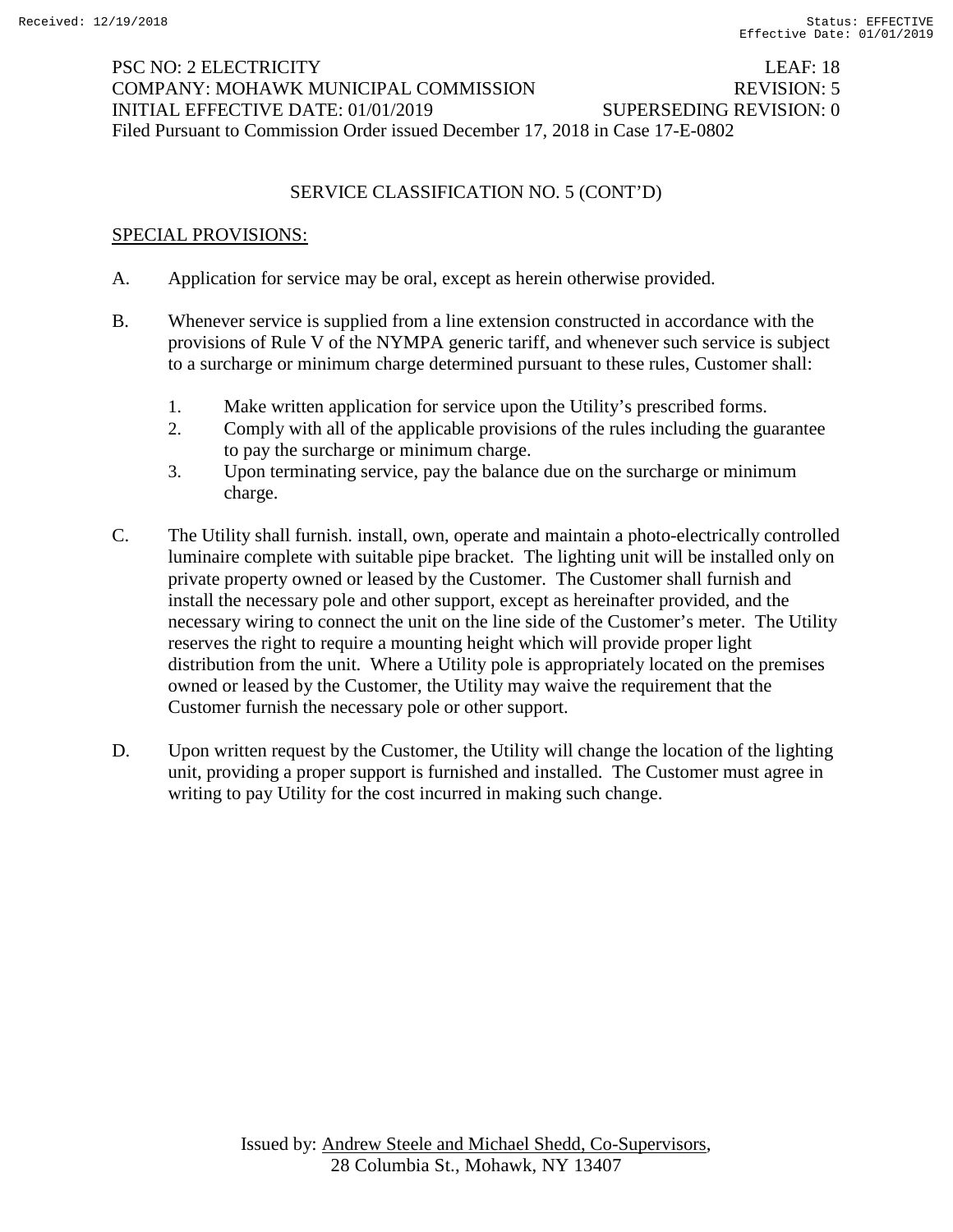## PSC NO: 2 ELECTRICITY LEAF: 19 COMPANY: MOHAWK MUNICIPAL COMMISSION REVISION: 5 INITIAL EFFECTIVE DATE: 01/01/2019 SUPERSEDING REVISION: 0 Filed Pursuant to Commission Order issued December 17, 2018 in Case 17-E-0802

#### SERVICE CLASSIFICATION NO. 6

#### APPLICABLE TO USE OF SERVICE FOR:

Public Street lighting.

#### CHARACTER OF SERVICE:

Limited period - approximately 4200 hours per year, 60 cycle alternating current at approximately 120 volts.

#### RATE:

| Facilities charge, per lamp, per month | \$6.37   |
|----------------------------------------|----------|
| All kWh, per month                     | \$0.0317 |

#### TERMS OF PAYMENT:

All bills are due when personally served or three days after the mailing of the bill and may be paid in full on or before the "Due Date" specified on the bill which shall be at least 20 days after the date on which the bill is rendered. A monthly late payment charge will be assessed at a rate of one and one-half percent (1½%) on a Customer's unpaid balance, including service billing arrears and unpaid late payment charges. Remittance mailed on the "Due Date" will be accepted without the late charge, the postmark to be conclusive evidence of the date of the mailing. The failure on the part of the Customer to receive the bill shall not entitle him or her to pay without the late payment charge after the "Due Date."

#### BASE PURCHASED POWER PER KILOWATT-HOUR:

The base purchased power cost per kilowatt-hour is \$ 0.014403.

#### FACTOR OF ADJUSTMENT:

The factor of adjustment pursuant to Rule IX.D of the NYMPA generic tariff is 1.064400.

#### PURCHASE POWER ADJUSTMENT:

The charges set forth in this service classification shall be subject to a purchased power adjustment as explained in the NYMPA generic tariff. The charges billed under this section shall be subject to the late payment charge.

#### TERM:

One year, commencing on the day of installation and thereafter from year to year until terminated on 30 days written notice.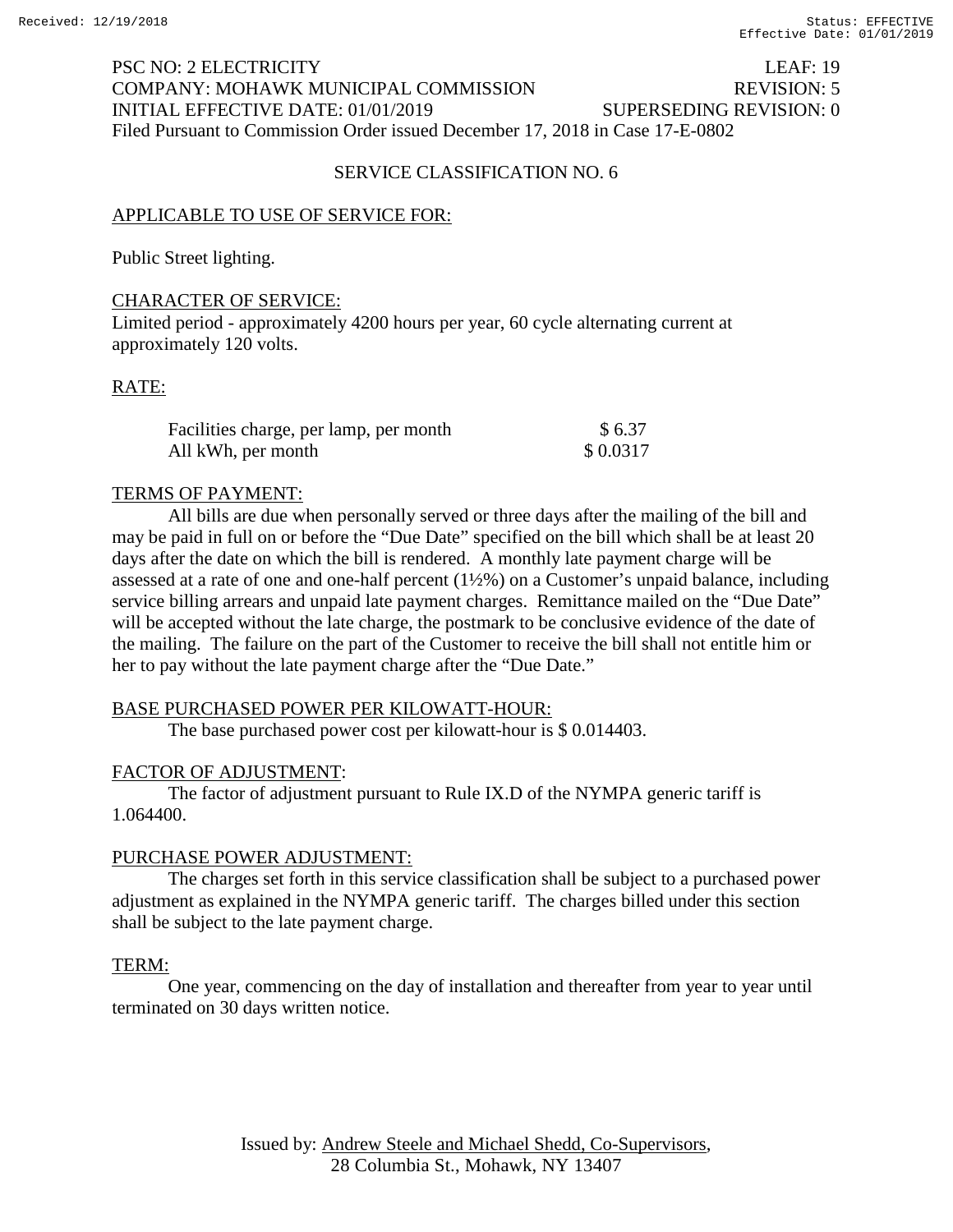## PSC NO: 2 ELECTRICITY LEAF: 20 COMPANY: MOHAWK MUNICIPAL COMMISSION REVISION: 5 INITIAL EFFECTIVE DATE: 01/01/2019 SUPERSEDING REVISION: 0 Filed Pursuant to Commission Order issued December 17, 2018 in Case 17-E-0802

## SERVICE CLASSIFICATION NO. 6 (CONT'D)

- A. The Utility will furnish any and all system requirements for erection and repair of street lights.
- B. The Utility will furnish labor and maintenance necessary for functioning of Village street lights.
- C. Additional lights may be added upon agreement between the Village and the Utility.
- D. The Utility shall, from time to time, adjust the energy rate for this Service Classification as may be required to reflect operation and maintenance cost. Generally, such adjustments will be made at the end of the fiscal year.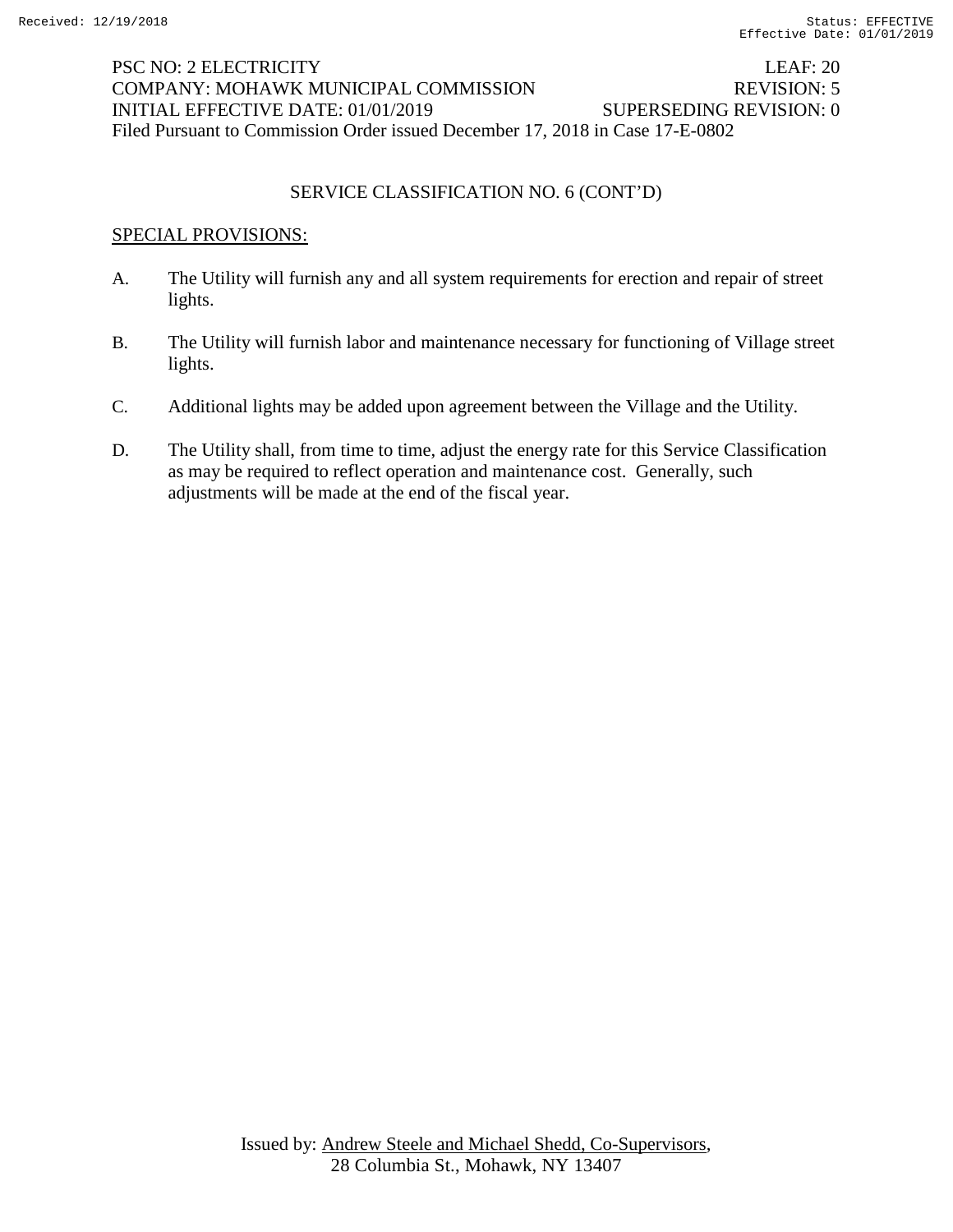#### LEAF: 21 REVISION: 7 PSC NO: 2 ELECTRICITY COMPANY: MOHAWK MUNICIPAL COMMISSION INITIAL EFFECTIVE DATE: 02/28/2020 SUPERSEDING REVISION: 6 Filed Pursuant to Commission Order issued in Case 16-M-0330 dated 11/18/2019

## **CHARGES**

#### RECONNECTION CHARGE:

When service has been discontinued for reasons other than non-payment and the same Customer applies for reconnection of service at the same location within four (4) months, a reconnection charge will be made in the amounts as follows:

\$25.00 between 8:00 a.m. and 3:30 p.m. on working days, Monday through Friday.

\$50.00 after 3:30 p.m. on working days, Monday through Friday, and all day Saturday. Sunday and Holidays.

The reconnection charge shall be payable before service will be established.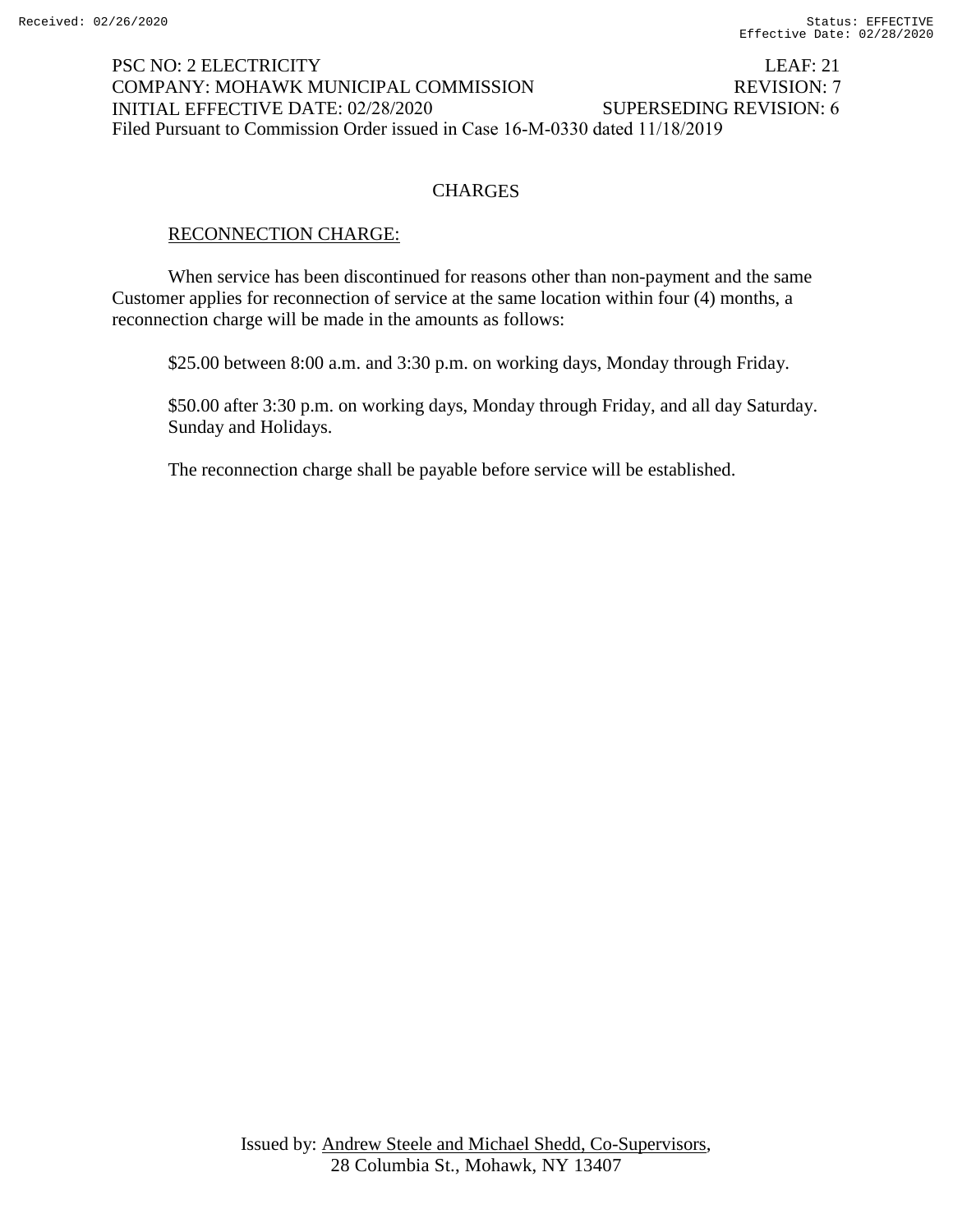## PSC NO: 2 ELECTRICITY LEAF: 22 COMPANY: MOHAWK MUNICIPAL COMMISSION REVISION: 5 INITIAL EFFECTIVE DATE: 01/01/2019 SUPERSEDING REVISION: 0 Filed Pursuant to Commission Order issued December 17, 2018 in Case 17-E-0802

#### FORMS

#### APPLICATION FOR ELECTRIC SERVICE

The Mohawk Municipal Commission is hereby requested to furnish the undersigned with electrical service: such service to be supplied by the Utility under the rules and regulations as filed with the New York State Public Service Commission and available for inspection at Utility's office. The undersigned agrees to pay for service in accordance with applicable service classifications.

| ** PLEASE COMPLETE THE FOLLOWING**                                                                                                                      |  |  |
|---------------------------------------------------------------------------------------------------------------------------------------------------------|--|--|
| Are you or a resident physically disabled or mentally incapacitated, including blindness,<br>infirmity or limited mobility? ________ Yes ___________ No |  |  |
| Is there use of any life support systems in this home, such as dialysis, oxygen                                                                         |  |  |
| Are there any factual circumstances indicating any other serious or hazardous health situations                                                         |  |  |
| Any other name you have gone by (former/maiden): ________________________________                                                                       |  |  |
|                                                                                                                                                         |  |  |
|                                                                                                                                                         |  |  |
|                                                                                                                                                         |  |  |
| Emergency contact (nearest relative/friend): ___________________________________                                                                        |  |  |
|                                                                                                                                                         |  |  |
| ** A COPY OF YOUR DRIVER'S LICENSE IS REQUIRED**                                                                                                        |  |  |
| Rec'd By:                                                                                                                                               |  |  |
| SERVICE BEGIN DATE: _______________ END DATE: ___________ ACCOUNT NO. _________                                                                         |  |  |